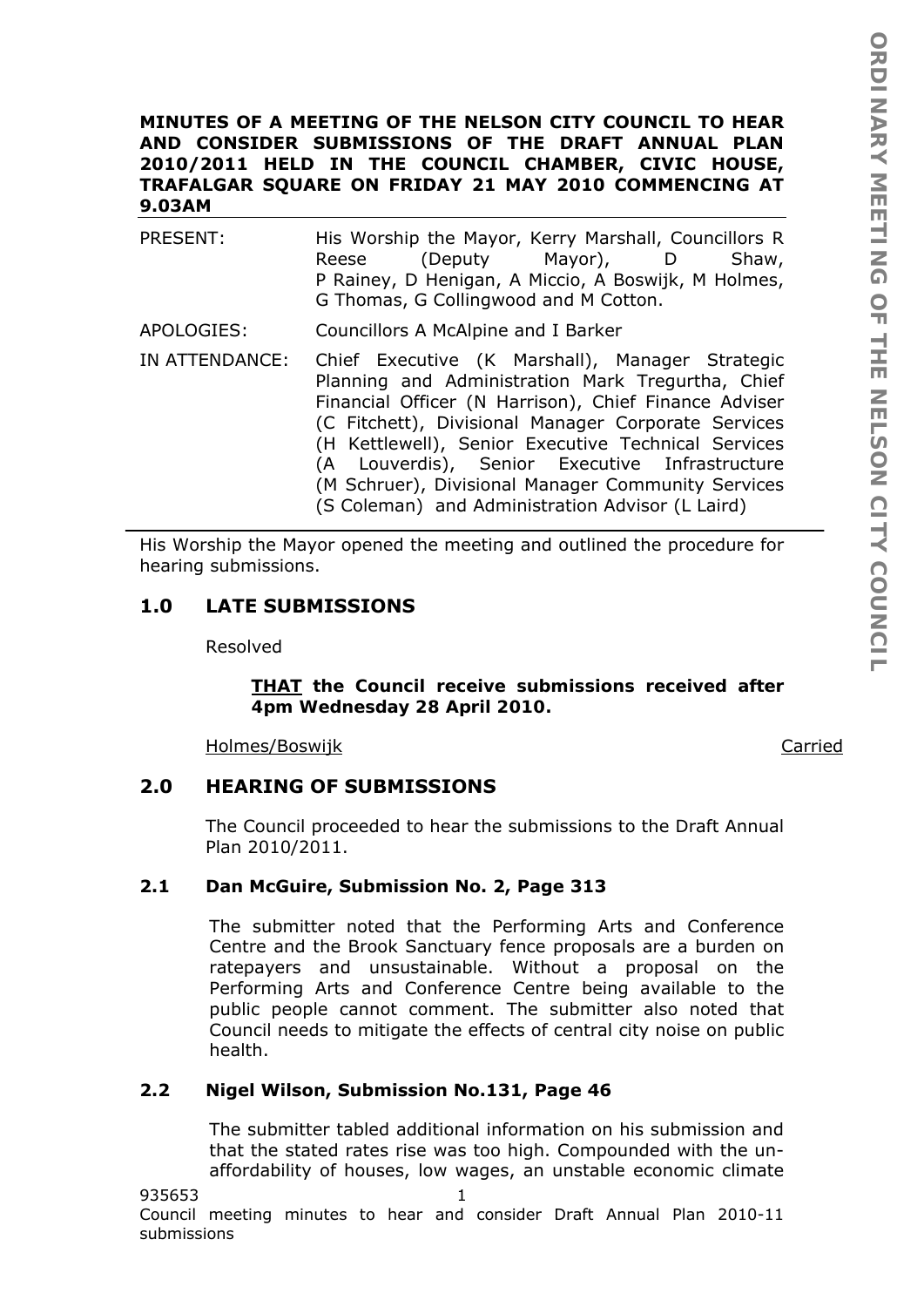and high living costs puts a burden on residents. The submitter proposed a rise of no more than 3% and that Council reduce their expenditure.

The submitter noted the storm water drain on his property was a safety hazard and Council had not actioned his requests to get this fixed.

## **2.3 Avner Nahmias, Submission No. 145, Page 324**

Mr Nahmias tabled additional information relating to his submission. He stated that he was opposed to the general rates rise and the removal of the small holdings rating differential. Mr Nahmias stated the Council should sell big infrastructure, for example the Provincial Museum, to pay back our debt.

#### **2.4 Andrew Dunlop, Submission No. 176, Page 328**

Mr Dunlop tabled further information and addressed the issue of rates for commercial properties. He particularly noted that motels and hotels, with multiple units and a large earning potential, pay only one rates charge.

## **2.5 Nicola Robb (Nelson Tasman Connections), Submission No. 120, Page 291**

The submitter spoke to the written submission and thanked the Council for their continued support for Connections.

#### **2.6 Daniel Levy, Submission No. 73, Page 376**

The submitter stated that the proposed rates increase and removal of the small holdings rating differential and storm water exemption was not fair.

#### **2.7 Paul Blackham, Submission No. 139, Page 30**

Mr Blackham addressed Council about the Liability Management Policy and stated that the current hedging policy was not sustainable in the current economic climate.

# **2.8 Jan & Robert Fryer, Submission No. 140, Page 408**

Mr and Mrs Fryer addressed Council about the removal of the 10% rates differential for small holdings and stated it was unfair to remove this as those properties do not receive the same level of service as other properties.

#### **2.9 Stuart Edens, Submission No. 72, Page 375**

The submitter stated he was unfairly penalised for his choice to live in a rural area given the removal of the 10% rating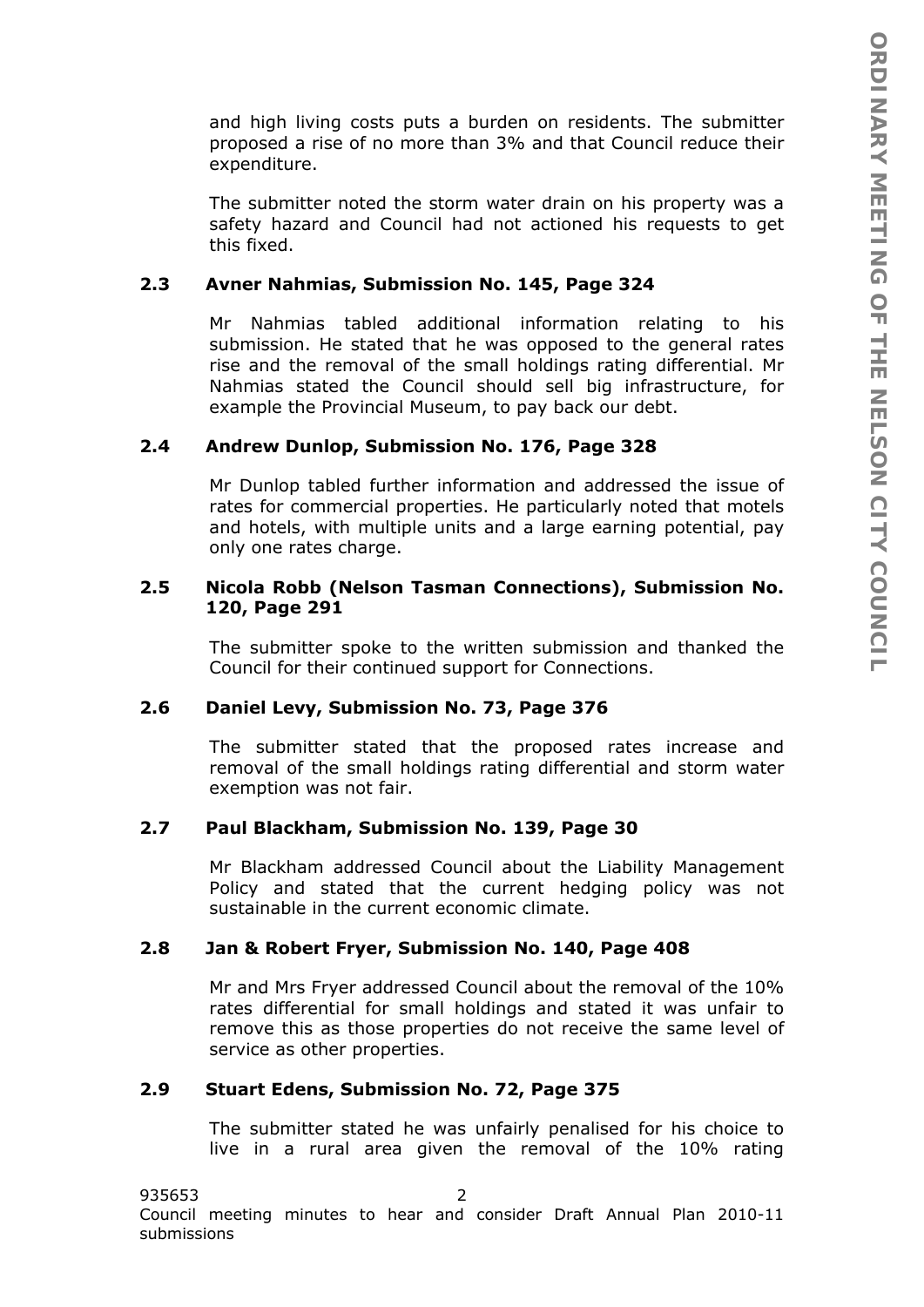differential. He stated that he did not receive as many Council services as does his closest residential neighbour.

## **2.10 Jock Sutherland, Submission No. 179, Page 434**

With the removal of the small holdings rating differential and storm water exemption, the submitter pointed out that his rates would increase from \$3900 - \$10300.

# **2.11 Michael Lowe, Submission No. 69, Page 374**

Mr Lowe tabled additional information regarding his submission and stated that the removal of the small holdings differential and storm water exemption was unfair.

# **2.12 Mr C Saxton (Saxton Island), Submission No. 163, Page 426**

The submitter noted Saxton Island was the only island under 10 acres and should not be combined in the small holdings category as it did not require many Council services.

Attendance: The meeting adjourned from 10.30 to 10.45.

# **2.13 Chris Allison (Nelson Cycle Trails Trust), Submission No. 70, Page 272**

Mr Allison spoke to the written submission which waged the continued support of Council for the Cycle Trail project.

### **2.14 Glenn Baker, Submission No. 118, Page 215**

The submitter spoke to his written submission regarding the overuse of the free internet service in Tahunanui. Mr Baker recommended Council remove these free services to avoid abuse by tourists.

### **2.15 Glenn Baker, Submission No. 27, Page 216**

Mr Baker proposed that only library card holders (temporary cards could be purchased) should be able to use the 10 Council funded computers at the Elma Turner Library.

# **2.16 David McLeod (Project Homes), Submission No. 66 & 68, Page 284 & 211**

Mr McLeod tabled a map illustrating the proposed site for the Tasman Motor Sport Park. Mr McLeod outlined recent developments and asked Council for funding to assist this project. The Council noted that the regional funding forum is the avenue to bring this matter to Council.

Mr McLeod also spoke regarding the Performing Arts and Conference Centre and supported the Centre being placed in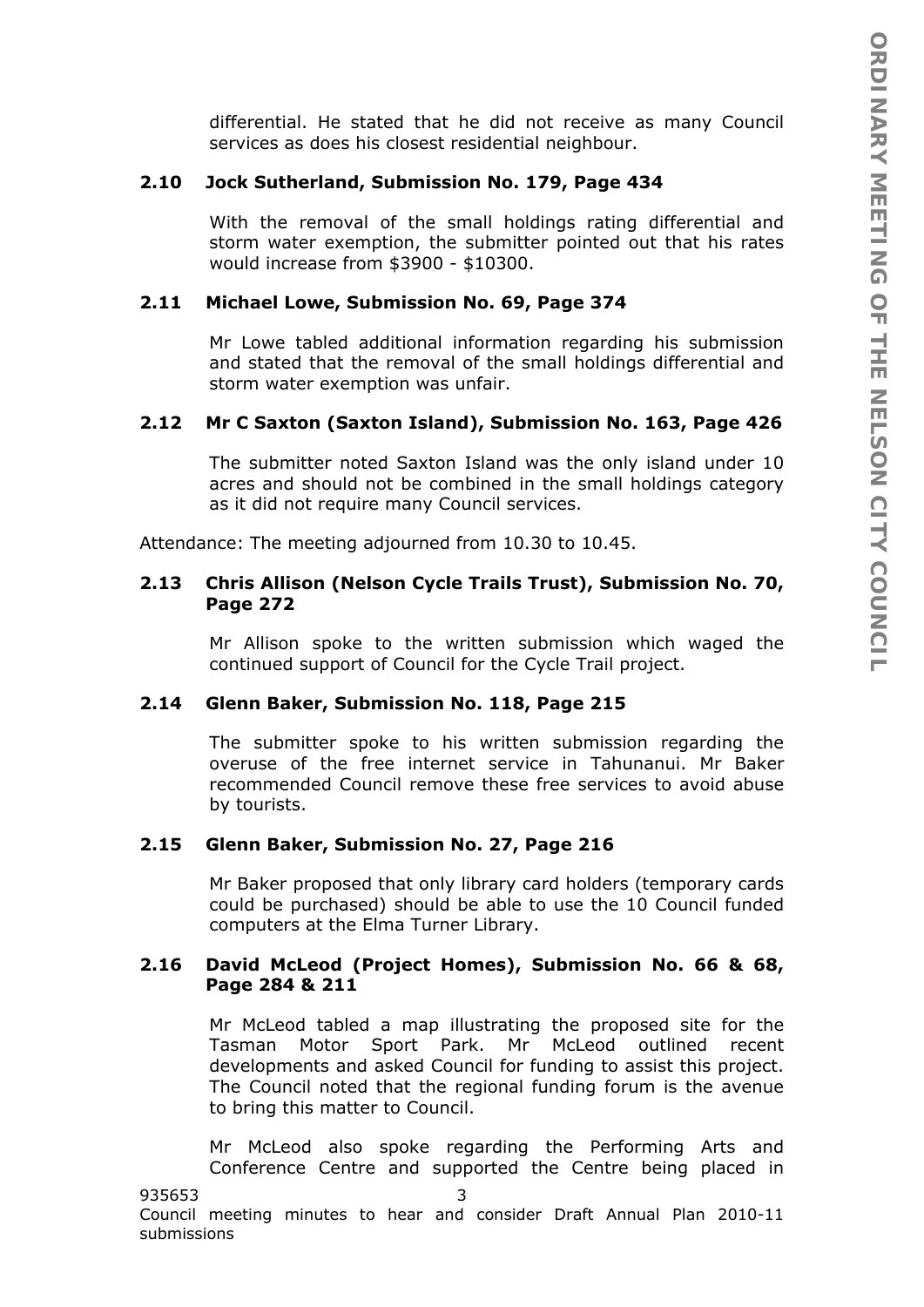Trafalgar Park as this may entice a large hotel chain to locate there.

# **2.17 Gordon Davidson (Saxton Field Pavilion), Submission No. 178, Page 285**

The submitter endorsed the development of the cricket oval and an additional \$500,000 to finish it.

# **2.18 Hugh Neil (Theatre Alive Nelson), Submission No. 113, Page 207**

Mr Neil spoke in support of the Nelson Historic Theatre Trust and it's application for an additional \$300,000 loan to complete the fit out prior to the Theatre's opening. Mr Neil explained that performing arts in Nelson has suffered because the Theatre has been shut. Shows have been housed in substandard facilities forcing producers to bypass Nelson, he said there is already interest in out of town shows to perform at Theatre Royal, he said.

# **2.19 Penny Griffith (on behalf of 211 signatories), Submission No. 94, Page 187**

Ms Griffith spoke to the submission on behalf of the 211 signatories supporting the Nelson Provincial Museum.

### **2.20 Penny Griffith, Submission No. 86, Page 185**

The submitter tabled a document comparing Council funding levels for libraries and the Provincial Museum. Ms Griffith stated the Nelson Provincial Museum had been under-funded by previous Councils and this had led to reduced hours of public access. As a result, the public were loosing interest, collections were not being left to the Museum and long-term staff were leaving.

The Museum was carrying out a survey of users to find their preferences for priority areas if they secure additional funding, however preference was likely to be longer opening hours.

# **2.21 Stephen Alder (Nelson Suburbs Football Club), Submission No. 286, Page 40**

Mr Alder spoke to his submission supporting the further development of Saxton Field and seeking funding for drainage and irrigation pop-ups. Mr Alder tabled a map outlining the areas needing development. The need for this drainage and irrigation was not foreseeable when the Park was being developed, he added.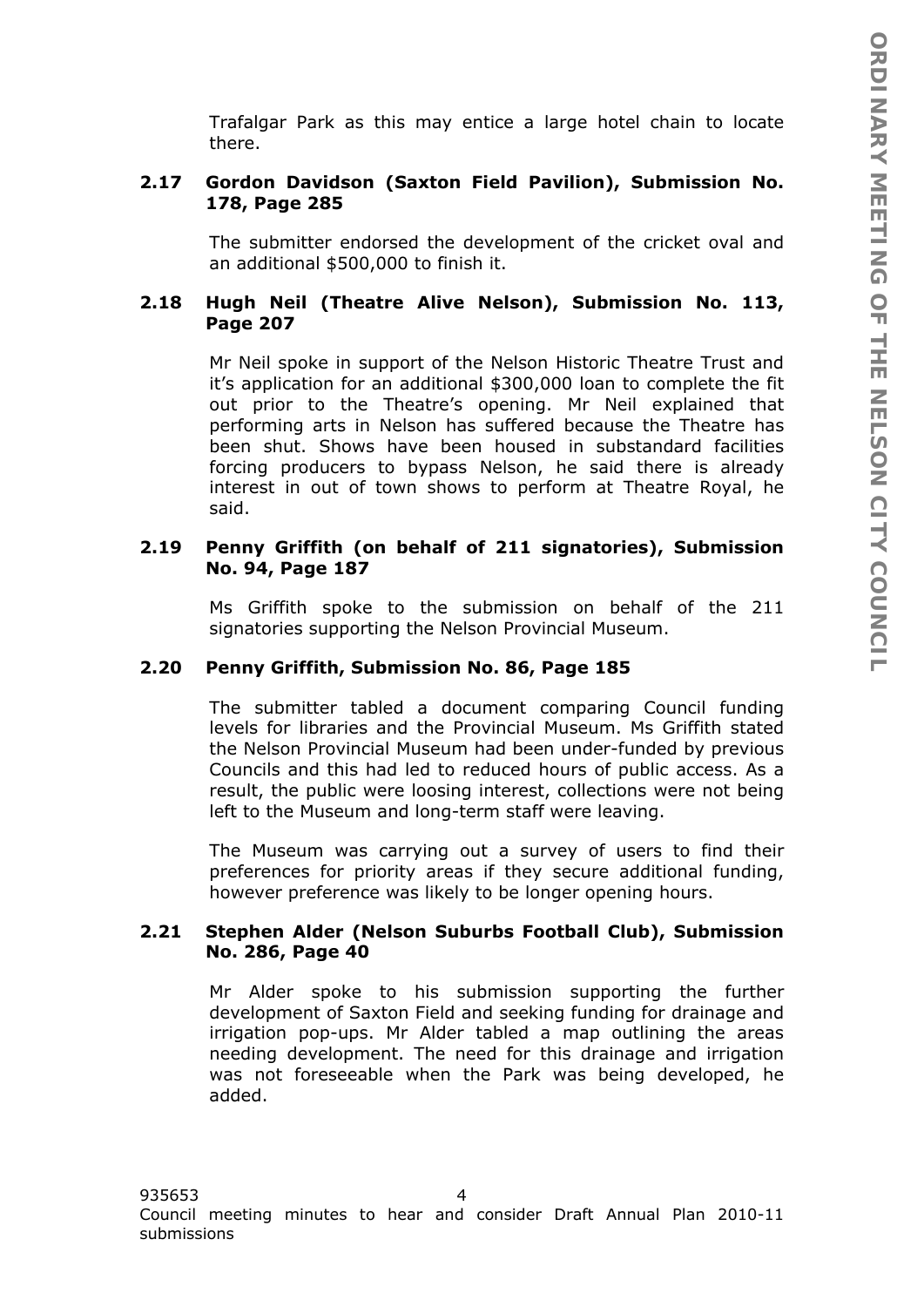## **2.22 Dr John Moore, Submission No. 99, Page 215**

Dr Moore spoke to his submission regarding what he described as the mis-application of the Resource Management Act.

### **2.23 David Butler, Submission No. 90, Page 133**

Mr Butler spoke in support of retaining the current Brook Sanctuary funding levels allocated for the erection of a fence. He said that the organisation cannot eradicate pests or receive native birds from the Department of Conservation without a fence. Mr Butler added there should not be much maintenance once erected.

# **2.24 Lotti Schottelius-Winter, Submission No. 9, Page 7**

The submitter spoke in support of 'beautifying Nelson' by restricting advertising on verandas or awnings and restricting the use of loud speakers outside cafes and restaurants during the day.

## **2.25 Peter Hay (Nelson Golf Club Inc), Submission No. 54, Page 109**

Mr Hay spoke to his submission regarding the use of treated waste water to irrigate the golf course. Mr Hay stated that the feasibility study had revealed it was possible, but financially unattainabl, with only two users. Mr Hay suggested that there may be more users in the future and Council should consider funding a half share of the project.

# **2.26 Anthony Uiterwijk (Seafield Tce Residents), Submission No. 59, Page 108**

The submitter spoke on behalf of the 18 residents on Seafield Tce that share the same storm water ditch. The open drain attracts mosquitoes, weeds and odours and Mr Uiterwijk requested that Council pipe this ditch.

# **2.27 Trevor Wilson (Whakatū Marae), Submission No. 259, Page 201**

The submitters were seeking a site for launching waka ama at the Yacht basin at the Port to give longevity to the sport and safety to the sportspeople. The current launch site was inadequate for a variety of reasons. The submitter stated the site at the Port is a narrower ramp therefore could only accommodate other small craft.

# **2.28 Julie Catchpole (The Suter), Submission no. 159, Page 184**

The submitter spoke in support of her written submission for an additional \$100,000 for deferred maintenance at the Suter, e.g.

935653 5 Council meeting minutes to hear and consider Draft Annual Plan 2010-11 submissions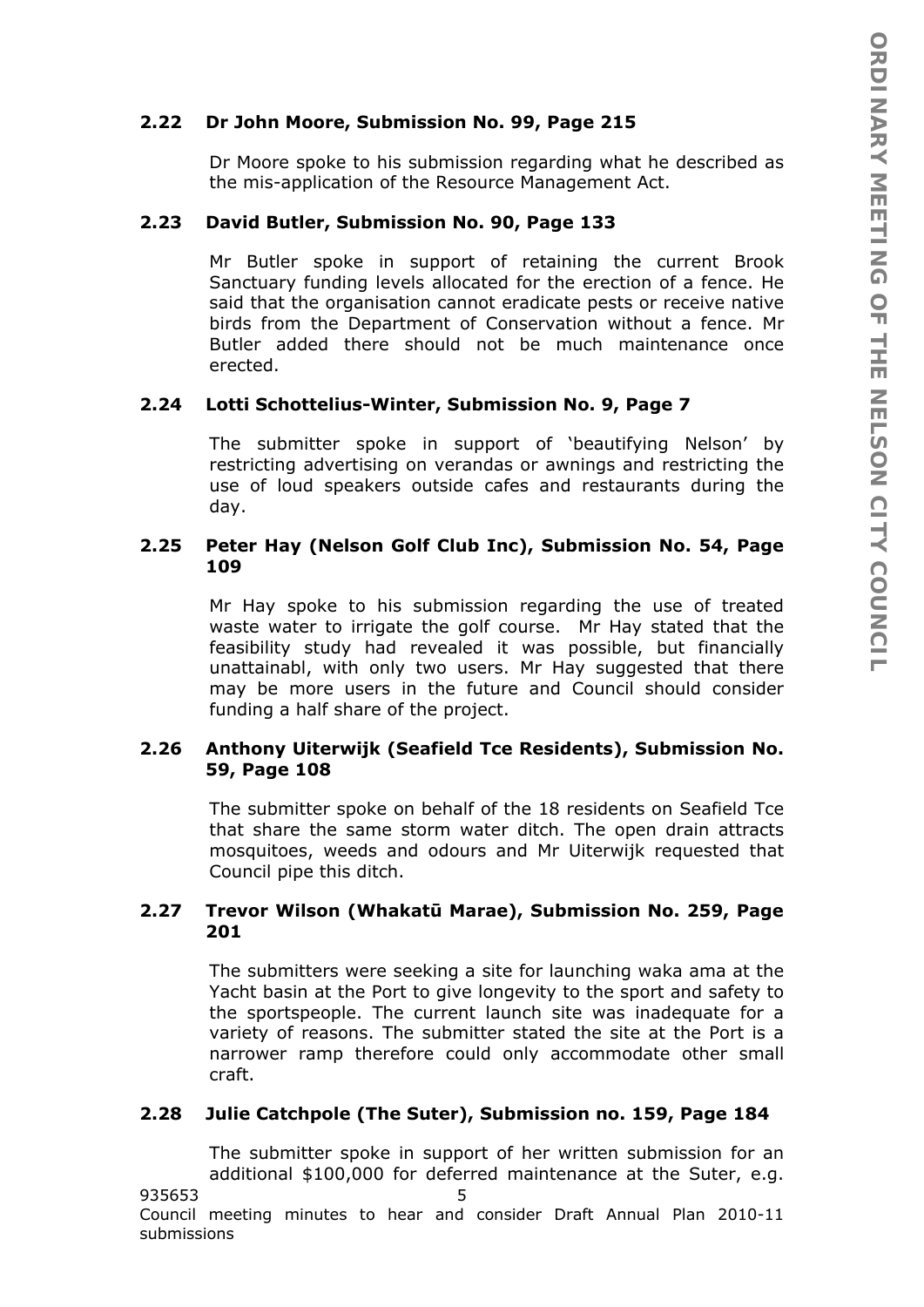an exhibition lighting system, air conditioning and heating. For the Gallery to be able to borrow collections they must meet certain standards which they are not currently, she said.

The submitter also sought Council support in asking Tasman District Council for funding based on the Gallery's regional status.

The meeting adjourned for lunch from 12.30 to 1.05pm

# **2.29 Gaire Thompson, Submission No. 535, Page 155**

The submitter spoke on the issues raised in his submission.

# **2.30 Terry Wiffen (Nelson North Ratepayers), Submission No. 442, Page 188 and John Macbeth, Submission No. 454, Page 116**

Mr Terry Wiffen and Mr John MacBeth presented their submissions together. The submitters opposed the proposed removal of the small holdings differential as they do not receive the same Council services as residential houses. This, they said, did not provide equity with their neighbours. They also opposed a general rates rise as their land values had not increased and inflation remained the same.

They said that it was not been clearly explained to them why the small holdings differential was to be been removed. The letter that was sent advising of this change was full of ambiguity, they said.

# **2.31 Dr Gwen Struik (Friends of Nelson Haven & Tasman Bay Inc), Submission No. 536, Page 160**

The submitter spoke to her submission and requested the four projects (listed in her submission) be added to the Annual Plan. The submitter also opposed the resource consent to allow oil exploration in Tasman Bay. The submitter supported the Nelson Provincial Museum and requested Council to continue to support this pivotal facility.

# **2.32 Douglas Nottage (Nelson Hinemoa Croquet Club), Submission No. 152A, Page 32**

In support of his written submission, the submitter spoke to Council about funding for lights outside of the Croquet Green club rooms. Organisations, including their own, are finding the facility unsafe to use after dark due to the lack of lighting.

### **2.33 Errol Millar (Grey Power), Submission No. 333, Page 198**

Mr Millar spoke to his written submission and addressed issues including the rates rise, poverty and the use of Council resources.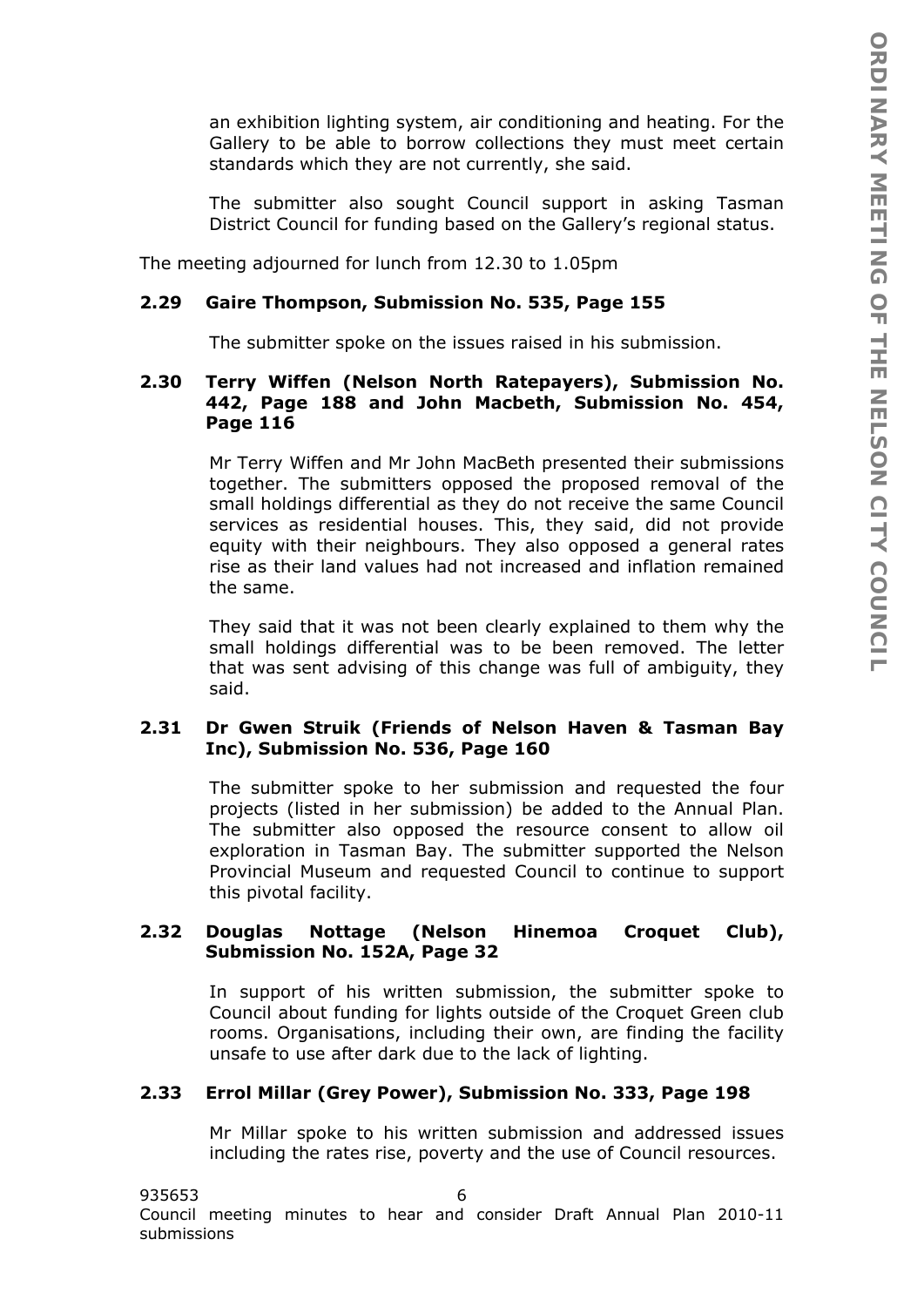# **2.34 Peter Robins (Nelson School of Music), Submission No. 5, Page 75**

Mr Robins thanked Council for their continued support for the School.

# **2.35 Jocelyn Bieleski (Royal Forest & Bird), Submission No. 544, Page 162**

The submitter spoke to her written submission and emphasised the need for Council to preserve and develop the Grampians as a reserve for native flora and fauna.

# **2.36 Jocelyn & Paul Bieleski, Submission No. 561, Page 190**

The submitters do not support the introduction of a flat rate for storm water and waste water. They also supported providing the Croquet Club with lighting as they had to stop using it as the lighting was so bad.

# **2.37 Mike Ingram (Wakatu Incorporation) , Submission No. 479, Page 80**

The submitter spoke to all the points raised in the submission from Wakatū Incorporation including the promotion of the sport of Waka Ama, the Maori Battalion memorial and participation by Maori in all positions at decision making level. The submitter acknowledged the Council's vision in appointing the Kaihautu role.

# **2.38 Mike Cunliffe, Submission No. 335, Page 200**

The submitter spoke to his submission and asked Council to give consideration to owners of large properties and drew Council's attention to the challenges of those properties.

# **2.39 Paul Davis (Nelson Tasman Tourism), Submission No. 516, Page 124**

The submitter supported the development of a Performing Arts and Conference Centre as currently the city is loosing convention customers as we do not have a facility appropriate to hold big events.

# **2.40 Stuart Hughes, Submission No. 255, Page 52**

The submitter spoke about expanding marina facilities as stated in his written submission.

# **2.41 Tony Quickfall, Submission No. 268, Page 134**

The submitter sought a permanent solution to the annual maintenance of the modeller pond especially in summer whilst the campground was at its busiest.

### 935653 7

Council meeting minutes to hear and consider Draft Annual Plan 2010-11 submissions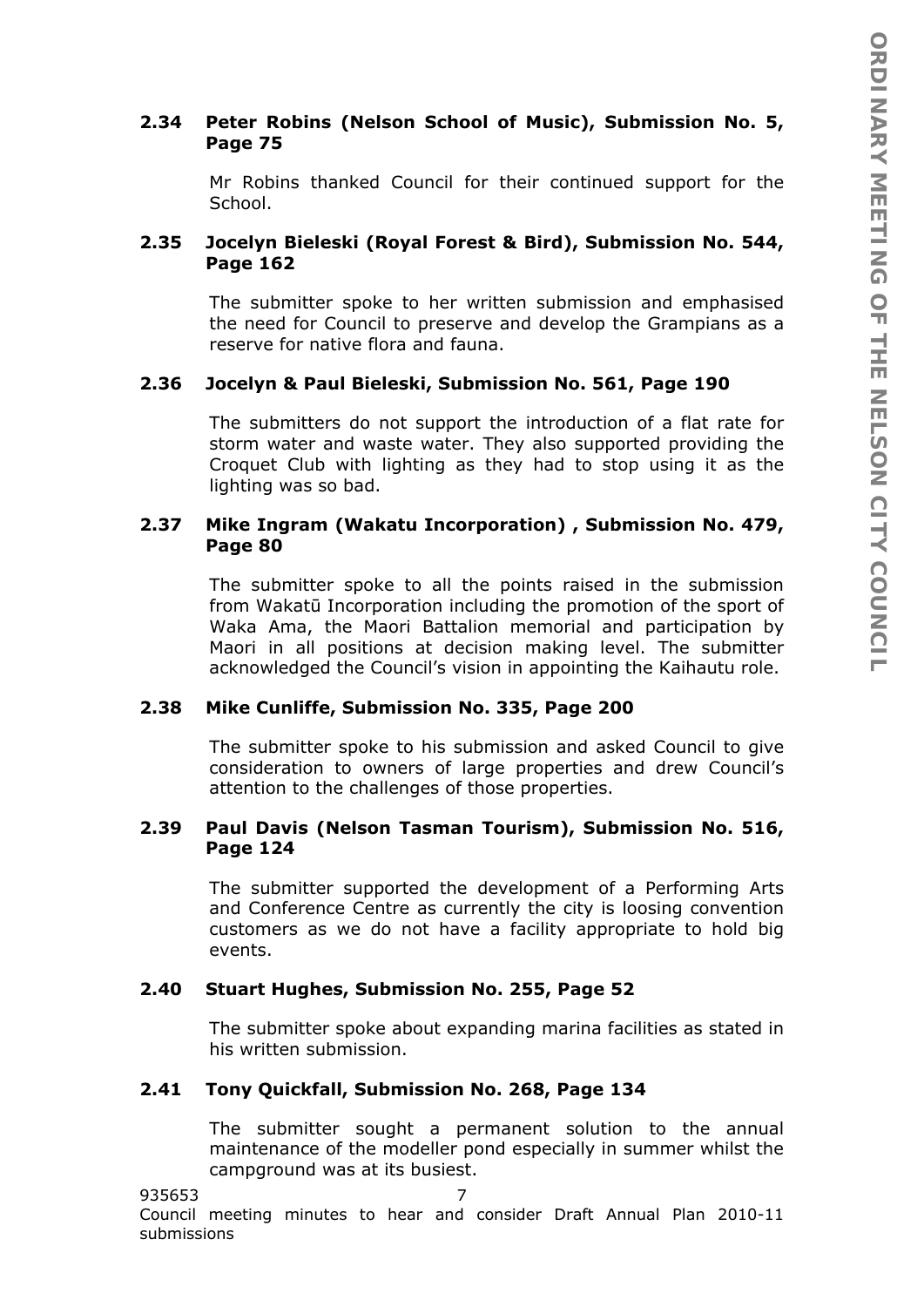# **2.42 Hugh Briggs, Ropata Taylor & Moetu Stevens (Tiakina te Taiao Ltd), Submission No.465, Page 35**

The submitters addressed Council on the issues in the submission. Although they said that their organisation's relationship with Council is always strengthening, the organisation would like a more strategic viewpoint on some of Council's draft policies. The submitters proposed that Council prioritise \$15,000 to enable the organisation to spend more time developing policy to more accurately represent Iwi concerns.

# **2.43 Youth Council, Submission No. 505, Page 114**

The Youth Council tabled the results from their survey. The Youth Council thanked the Council for being 'youth friendly' and then went through each item that was raised in their survey and discussed the findings. Of emphasis, in particular, were the issues around public transport and the need to improve this service for young people in Nelson.

The meeting adjourned for afternoon tea from 3 to 3.15pm

# **2.44 Karen Howieson (ARK), Submission No. 2, Page 71**

Ms Howieson brought a student and dog which have been through the ARK course to illustrate how the course ran and the benefits it offers the community.

# **2.45 Logan Clarke (aged 8), Submission No. 277, Page 189**

The submitter and his supporters addressed Council on the current standard of the BMX track in Nelson and the need for it to be upgraded. They sought support and funding from Council to develop the track.

# **2.46 Tony Hunter (Nelson Historical Society), Late Submission**

Mr Hunter tabled a document outlining his submission to Council regarding support for the Museum's facility at Isel Park. The submitter proposed that Council reinstate the original funding levels to enable longer hours of public access, increase resourcing for the facility (mainly staff), generally improve the facility to ensure collections cannot be lost or damaged (\$30 million of property is housed there) and catalogue collections.

# **2.47 Daphne Hunter, Late Submission**

Like the previous submitter, the submitter supported the Provincial Museum and endorsed the application for additional funding.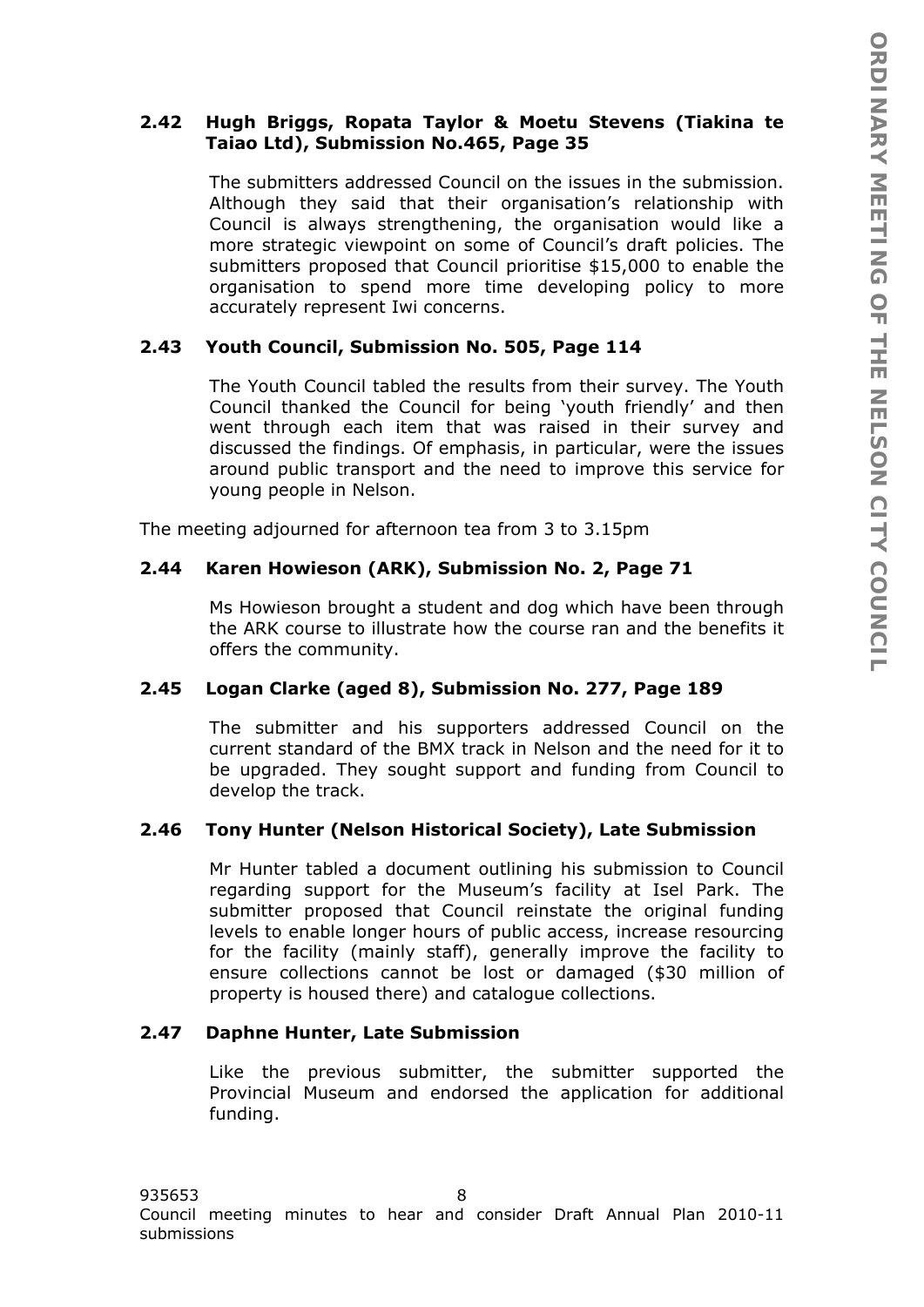# **2.48 Colm Dubieniec and Finley Mottram, Late Submission**

The submitters proposed to develop a park for cycling and skate boarding at the Glen. The Glen residents have to travel into town to use the facilities. There are many children in Nelson North that use the current parking space for recreation which is a safety hazard.

# **2.49 Duane Whiting on behalf of David McNicholl, Submission No. 358, Page 20**

The submitter opposed the removal of the small holdings rates differential saying that these properties should not be lumped into the same rate category as residential as they do not receive the same level of service from Council.

## **2.50 Joseph Thomas (Waimea West Water Augmentation), Submission No. 57, Page 29**

The group of submitters gave a 20 minute presentation (the power point presentation was tabled) reporting back on the report they had commissioned into funding for the proposed Lee Dam.

His Worship the Mayor adjourned the meeting for the day and directed that the meeting would resume at 9am on Monday morning to hear the remainder of submissions.

The meeting adjourned at 4.45pm.

### **The meeting resumed at 9.03am on Monday 24 May 2010 in the Council Chamber, Civic House, Trafalgar Street, Nelson.**

- PRESENT: His Worship the Mayor (Chair), Kerry Marshall, Councillors R Reese (Deputy Mayor), D Shaw, P Rainey, A Miccio, A Boswijk, M Holmes, G Thomas, G Collingwood and M Cotton.
- APOLOGIES: Councillors A McAlpine, I Barker, D Henigan
- IN ATTENDANCE: Chief Executive (K Marshall), Manager Strategic Planning and Administration Mark Tregurtha, Chief Financial Officer (N Harrison), Chief Finance Adviser (C Fitchett), Divisional Manager Corporate Services (H Kettlewell), Senior Executive Technical Services (A Louverdis), Senior Executive Infrastructure (M Schruer), Divisional Manager Community Services (S Coleman), Administration Advisor (L Laird)

His Worship the Mayor opened the meeting and outlined the procedure for hearing the remainder of the submissions.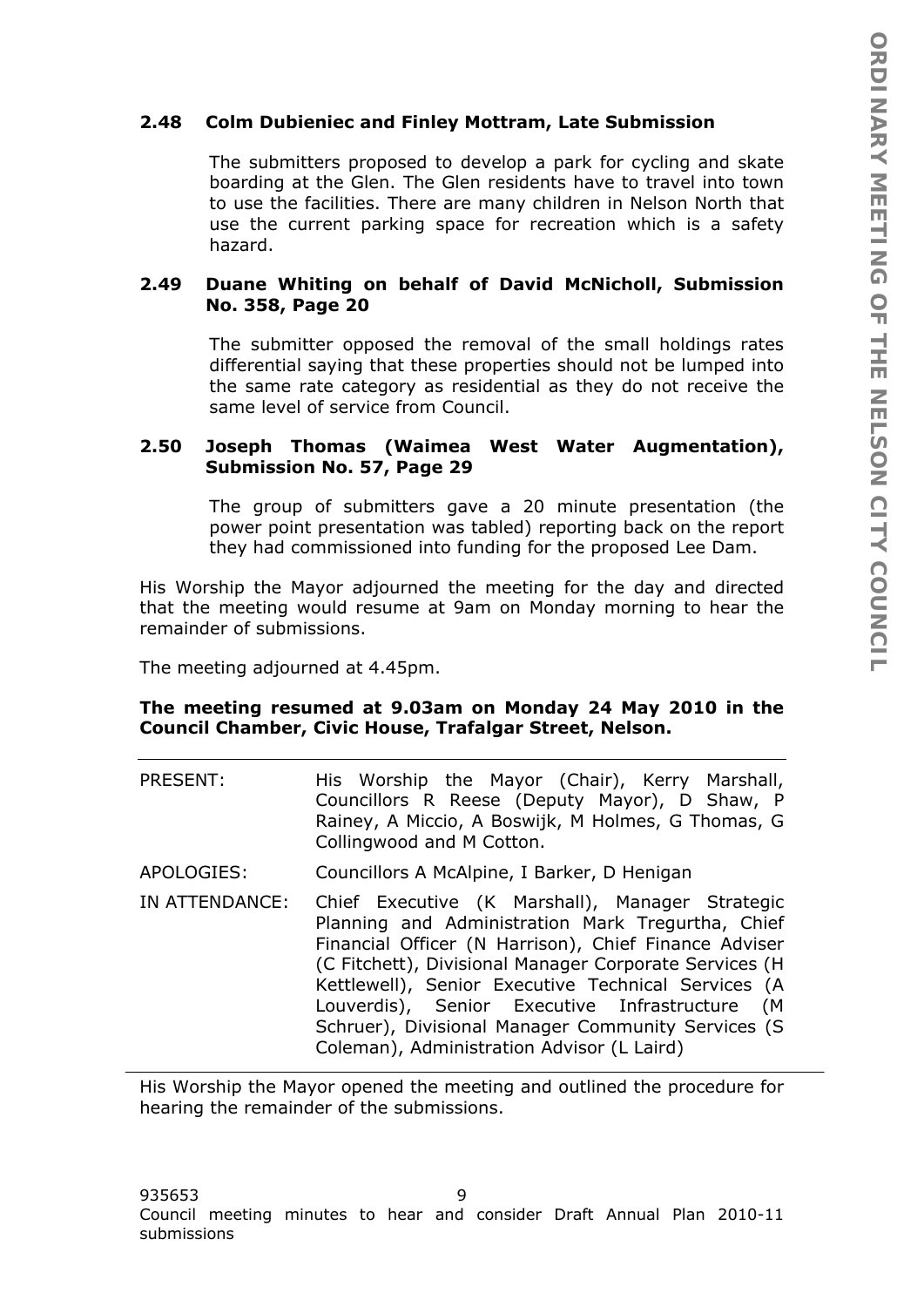# **3.0 HEARING OF SUBMISSIONS (CONTINUED)**

The Council continued to hear submissions to the Draft Annual Plan 2010/2011.

## **3.1 Mark Brown (Victory School), Submission No. 202, Page 130**

Mark Brown, the Principal of Victory School, addressed Council about safety issues at the school. He said that the school housed many services with different organisations which created congestion outside the school. Mr Brown showed a video of the safety concerns including a narrow 1.5m footpath, large trucks on the road, and students having to run across the road to avoid traffic.

Mr Brown supported an upgrade of Franklyn Street and asked Council to also address similar safety issues on Vanguard Street.

# **3.2 Tim Tucker (Nelson College), Submission No. 54, Page 132A**

Mr Tucker noted there were not adequate parking facilities to cater for the number of students driving to school and Franklyn and Hampden Streets and Waimea Roads were, as a result, heavily congested jeopardising the safety of students. Mr Tucker tabled maps showing the congestion and other traffic issues caused by the lack of parking facilities. Mr Tucker offered Council the use of Nelson College land to develop parking.

### **3.3 Bob & Barbara Walker, Submission No. 165, Page 429**

The submitter owns a large unique piece of land. Owing to the gradient of the land it cannot earn an income. Mr Walker proposed that property owners with large blocks of land wishing to subdivide should have to pay a higher rates amount however those wishing to keep large blocks for the common good should not.

#### **3.4 Lynn Cadenhead & Neil Deans (The Residents of Elliott Street), Submission No. 97, Page 497**

Lynn Cadenhead presented this submission on behalf of Elliott Str residents. The submitter requested Council consider the undergrounding of their power lines to develop the aesthetics of this historic precinct and erect information boards and maps, rubbish bins and a bicycle stand. The submitter also requested calming measures to discourage through traffic using the street.

Attendance: Councillor Cotton entered the meeting at 9.30am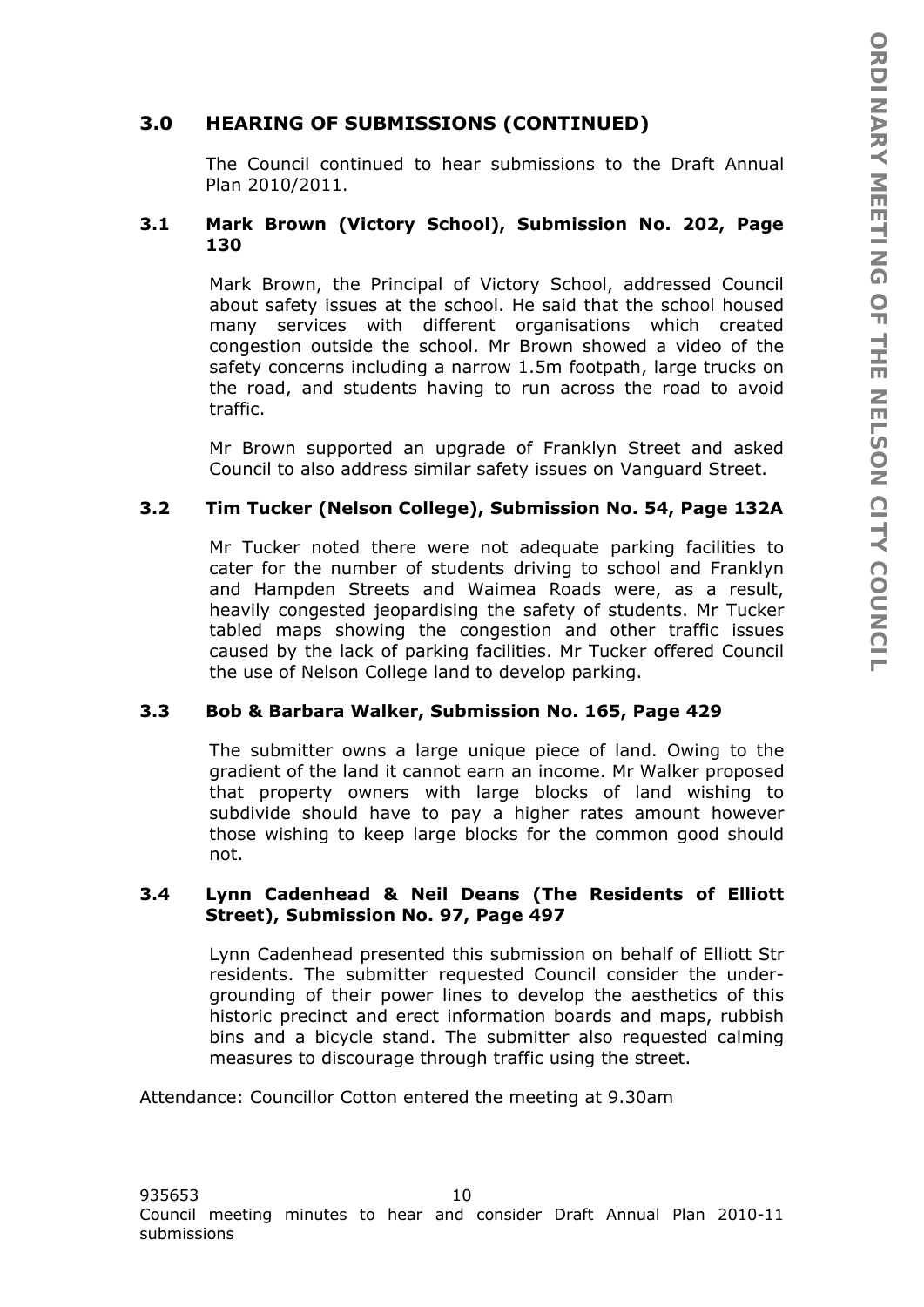# **3.5 Bob Murray (Nelson Railway Society), Submission No. 96, Page 119**

Mr Murray presented the submission on behalf of the Railway Society seeking support from Council to extend the railway to the end of Trafalgar Str. The Society, he said, required assistance regarding planning permission and the re-location of a water pipe. It was estimated the cost of shifting this pipe would be \$140,000.

### **3.6 Brian Nelson, Submission No. 100, Page 111**

The submitter addressed Council about the need for traffic calming measures in Moana and Bisley Avenues due to speeding vehicles. Mr Nelson tabled a map of the roads at issue. Mr Nelson stated the footpath forces pedestrians to cross the road and he said that he would like to see traffic calming measures placed in middle of the two straights to avoid injury.

## **3.7 Brian Nelson & John Pattison (Moana/Bisley Residents Assn), Submission No. 101, Page 65**

The submitters addressed Council on behalf of the Residents Association to request under-grounding on Moana and Bisley Avenues.

### **3.8 Evey McAuliffe (Nelson Multicultural Council), Submission No. 53, Page 287**

Ms McAuliffe noted that the Annual Plan 'Social Development' section makes no mention of Migrant Support and requests that this be included. Ms McAuliffe also sought Council acknowledgement for the work of such organisations.

## **3.9 Susie Lees (GE Aware Nelson), Submission No. 58, Page 72**

Ms Lees addressed Council on behalf of GE Aware Nelson about a current application to modify specific animal species. She said that GE Aware was taking the application to the Supreme Court. The submitter asked Council to write to government to seek the disclosure of all GE applications available to public and that no 'undisclosed' locations should be allowed. The submitter also tabled additional information regarding the current application in question.

# **3.10 Katy Steele (Nelson Environment Centre), Submission No. 115, Page 68**

Ms Steele addressed Council on the issues raised in the Nelson Environment Centre's submission, particularly regarding the Tantragee Saddle. Trees on the Saddle have been taken down presenting Council with the opportunity to replant natives to secure the soil that is being blown away.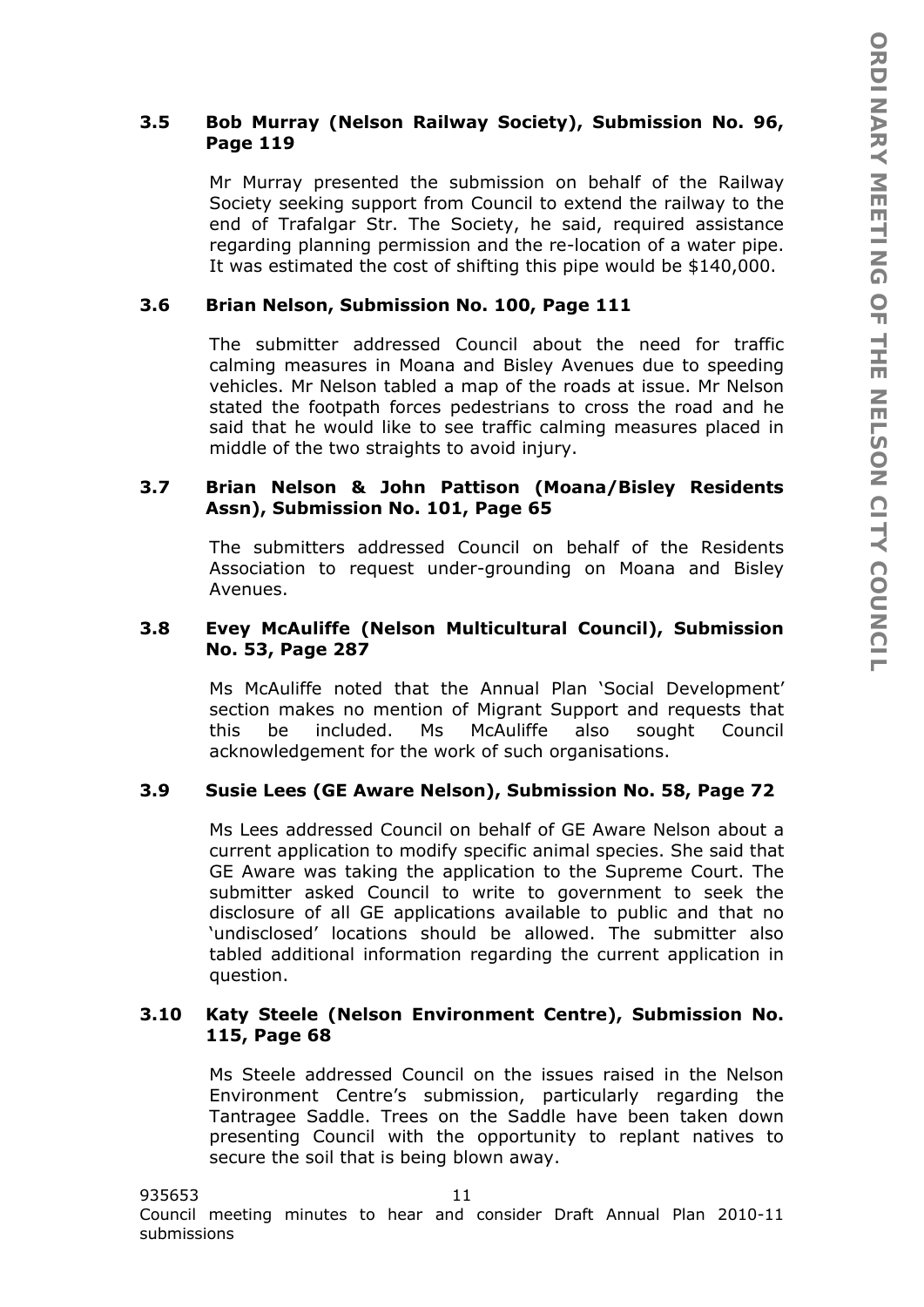# **3.11 Verney Ryan (Beacon Pathway Ltd), Submission No. 24, Page 87**

Mr Ryan spoke to his submission supporting the Building, Eco Adviser position and outlined the value it added to the community. Mr Ryan asked Council to assist in finding funding to enable the role to continue.

# **3.12 Bill Sayer, Submission No. 177, Page 146**

Mr Sayer addressed Council on his submission seeking funding for planting fruit and nut trees on public lands to assist in 'feeding Nelson'. Mr Sayer tabled additional information.

# **3.13 Rowena Richards (Uniquely Nelson), Submission No. 204, Page 32**

The submitters presented the submission on behalf of Uniquely Nelson and asked Council to consider an increase to their funding of \$30,000 to employ a part-time contractor to help as needed.

The meeting adjourned for morning tea from 10.50 to 11.05am

# **3.14 Ed Kiddle & John Potter (Transition Nelson), Submission No. 62, Page 474**

Representing Transition Nelson, the submitters presented their submission to Council.

# **3.15 Mark Preston-Thomas (ACC), Submission No. 128, Page 528**

Mr Preston-Thomas outlined the benefits of Safe Community accreditation and presented his submission on reducing injury. Mr Preston-Thomas tabled information on this accreditation process.

# **3.16 Gareth Cashin (Victory for Swimming), Submission No. 183, Page 550**

The submitter said that Victory for Swimming would like to bring low cost swimming lessons to the Victory community by upgrading the Nelson Intermediate pool (developing solar heating and toilets/changing rooms). The submitter asked Council to fund the developments.

# **3.17 Gary Vesper, Submission No. 92, Page 322**

Mr Vesper opposed the removal of the small holdings rates differential and storm water exemption as he does not use all Council services. He said that he had not been informed of the local meeting and would like another meeting arranged to discuss this issue.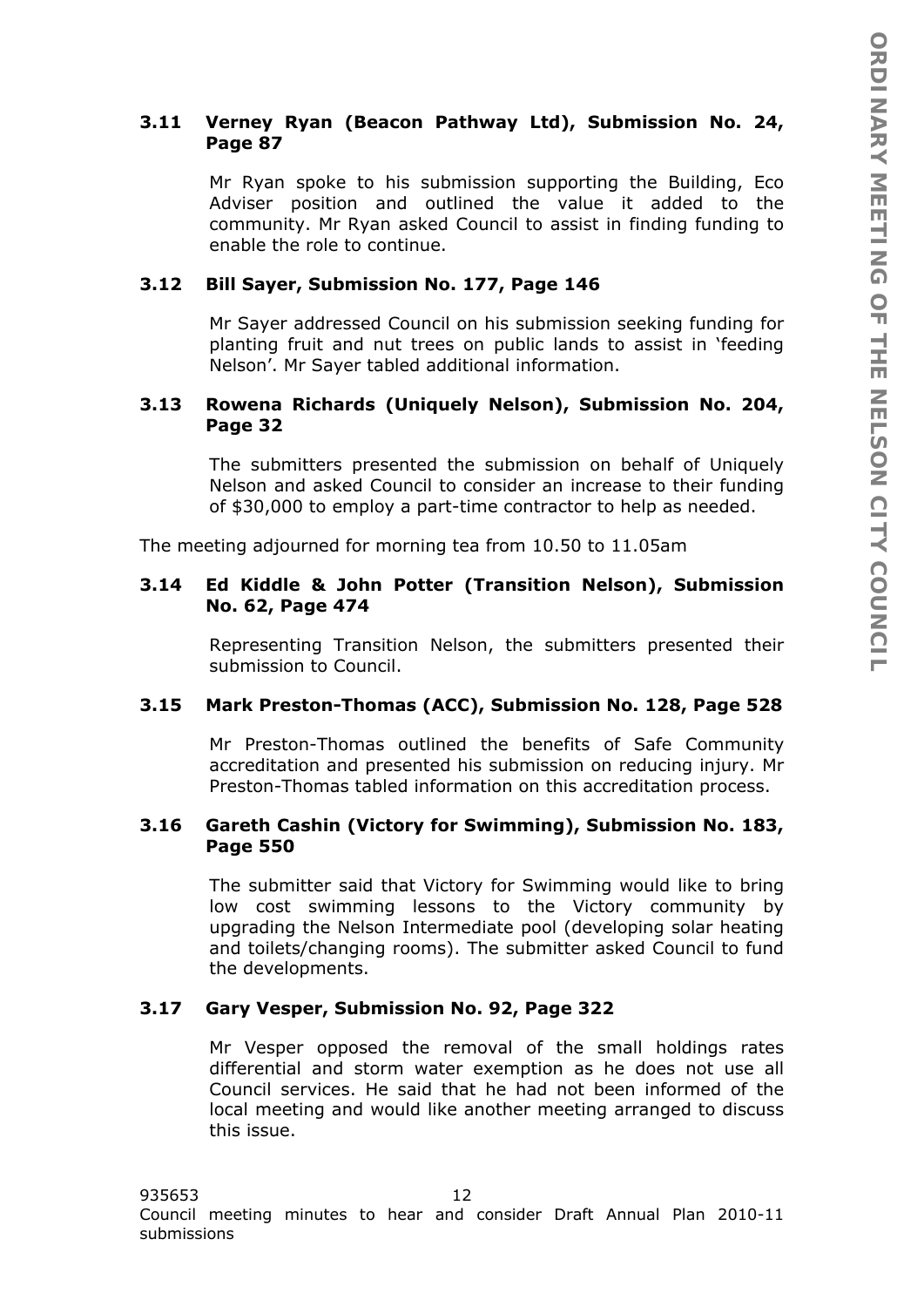# **3.18 Anne Rush & Alec Woods (NHAG) , Submission No. 209, Page 590**

The submitters presented their submission on behalf of the Nelson Heritage Advisory Group.

# **3.19 Ross Wylie, Submission No. 209, Page 590**

Mr Wylie presented his submission to Council and re-iterated his opposition to the current rating system.

### **3.20 Barbara Graves (Safe at the Top Working Party), Submission No. 180, Page 296**

The submitter supported Safe Community accreditation and offered to assist the Council 'profile' the community for such accreditation.

# **3.21 Stephen Wynne-Jones (Nelson Biodiversity Forum), Submission No. 49, Page 85**

Mr Wynne-Jones addressed Council regarding the Waimea Estuary Management Strategy and supported the provision of funding (about \$40,000) for the Strategy to be put together. The submitter also alerted the Council to other marine issues in Tasman Bay especially the impacts of scallop and other fishing industries.

# **3.22 Tim Maples, Submission No. 119, Page 511**

Jackie McNae spoke on behalf of Mr Tim Maples and tabled additional information regarding Mr Maples' submission. The submitter discussed the current state of some rural roads and proposed Council reschedule the Todd Valley Road upgrade for the next financial year.

# **3.23 Jackie McNae (Staig & Smith Ltd) , Submission No. 122, Page 344**

Ms McNae addressed Council to seek a change in the policy relating to when development contributions are to be paid, i.e. the contribution should be paid when the consent is exercised rather than when it has been granted due to the delay in timing that can occur between the two.

# **3.24 Jackie McNae (Stoke Valley Holdings) , Submission No. 121, Page 346**

Ms McNae presented the submission on behalf of Stoke Valley Holdings. The submitter proposed a change in the time when a development contribution is to be paid. The submitter states that there should be bonding options for development contributions for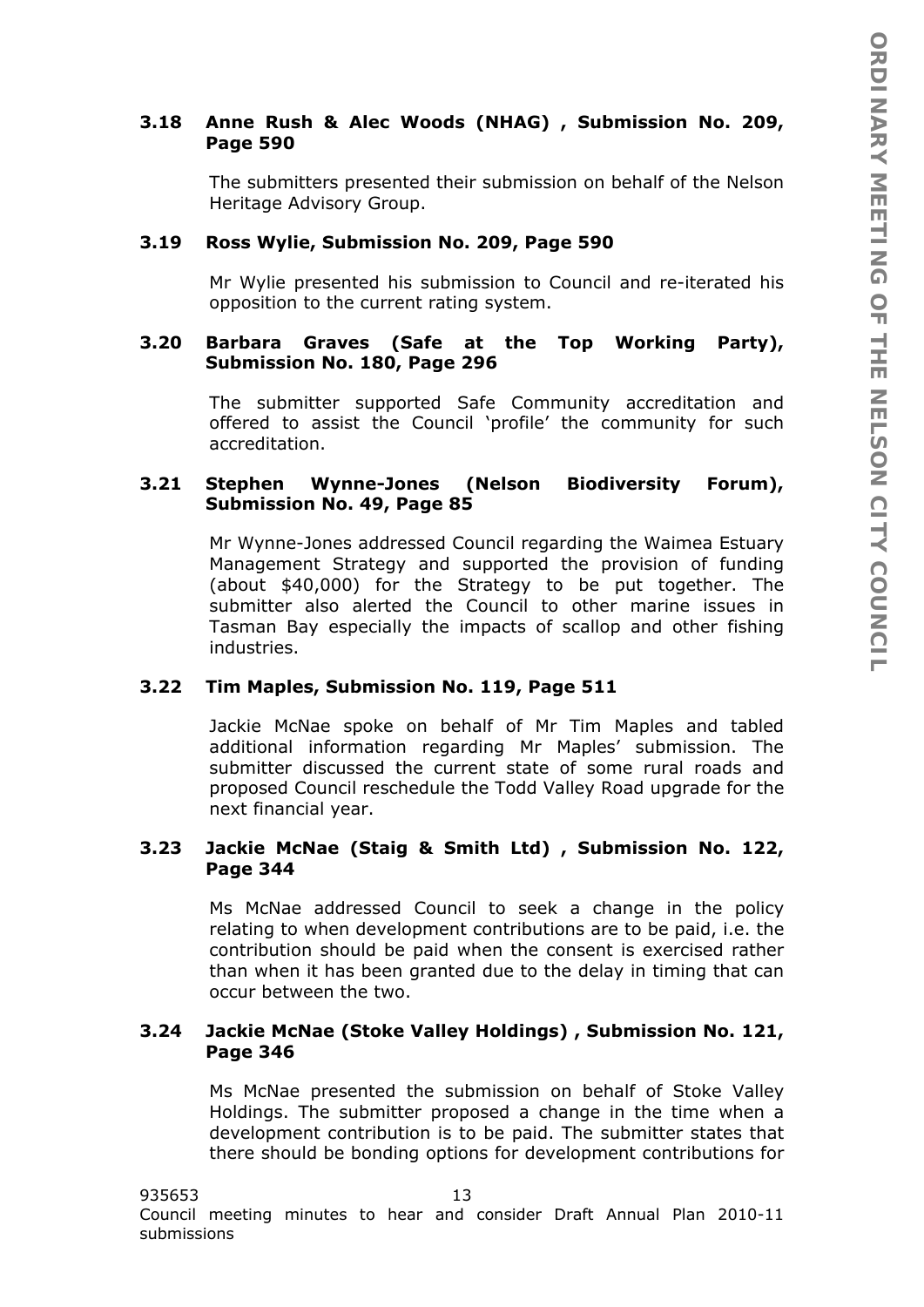larger projects to better suit the timelines developers have to deal with.

# **3.25 John McLaughlin & Tony Quickfall (Marsden Park Ltd) , Submission No. 34, Page 340**

The submitter presented the submission on behalf of Marsden Park Ltd and tabled a proposal to allow flexibility in the way development contributions are made. Also, the submitter contended that a developer is still liable for the same development contribution fee even if they can identify a cheaper and more sustainable option and proposed an amendment to this provision.

## **3.26 Paul Wopereis & Ruby Holguin, Submission No. 141, Page 128**

The submitters spoke to their submission and asked Council for traffic calming measures to protect pedestrians.

# **3.27 Julie Thompson and Simone Pembrey (Melrose), Submission No. 126, Page 253**

Julie Thompson presented a submission on behalf of Melrose House. The house, she said, is able to earn an income from hiring the house (the submitter tabled a list of from May 2009 – May 2010 detailing when the house has been hired) however this is suffering due to the inadequate heating system. The House can apply for community assistance if they secure 30% of the costs. The submitter asked Council for a loan to enable them to qualify for this funding. Also, the submitter requested additional funding to erect information boards outside the house.

His Worship the Mayor adjourned the meeting and directed that the meeting would resume to consider the submissions at 9am on Monday 31 May 2010.

Manager Strategic Planning and Administration Mark Tregurtha advised Councillors they would receive additional information for consideration prior to the continuation of the meeting.

The meeting adjourned at 1.20pm.

submissions

# **The meeting resumed at 9.00am on Monday 31 May 2010 in the Council Chamber, Civic House, Trafalgar Street, Nelson.**

935653 14 Council meeting minutes to hear and consider Draft Annual Plan 2010-11 PRESENT: His Worship the Mayor K Marshall (Chairperson), Councillors I Barker, A Boswijk, G Collingwood, M Holmes, A McAlpine, A Miccio, P Rainey, R Reese (Deputy Mayor), D Shaw and G Thomas.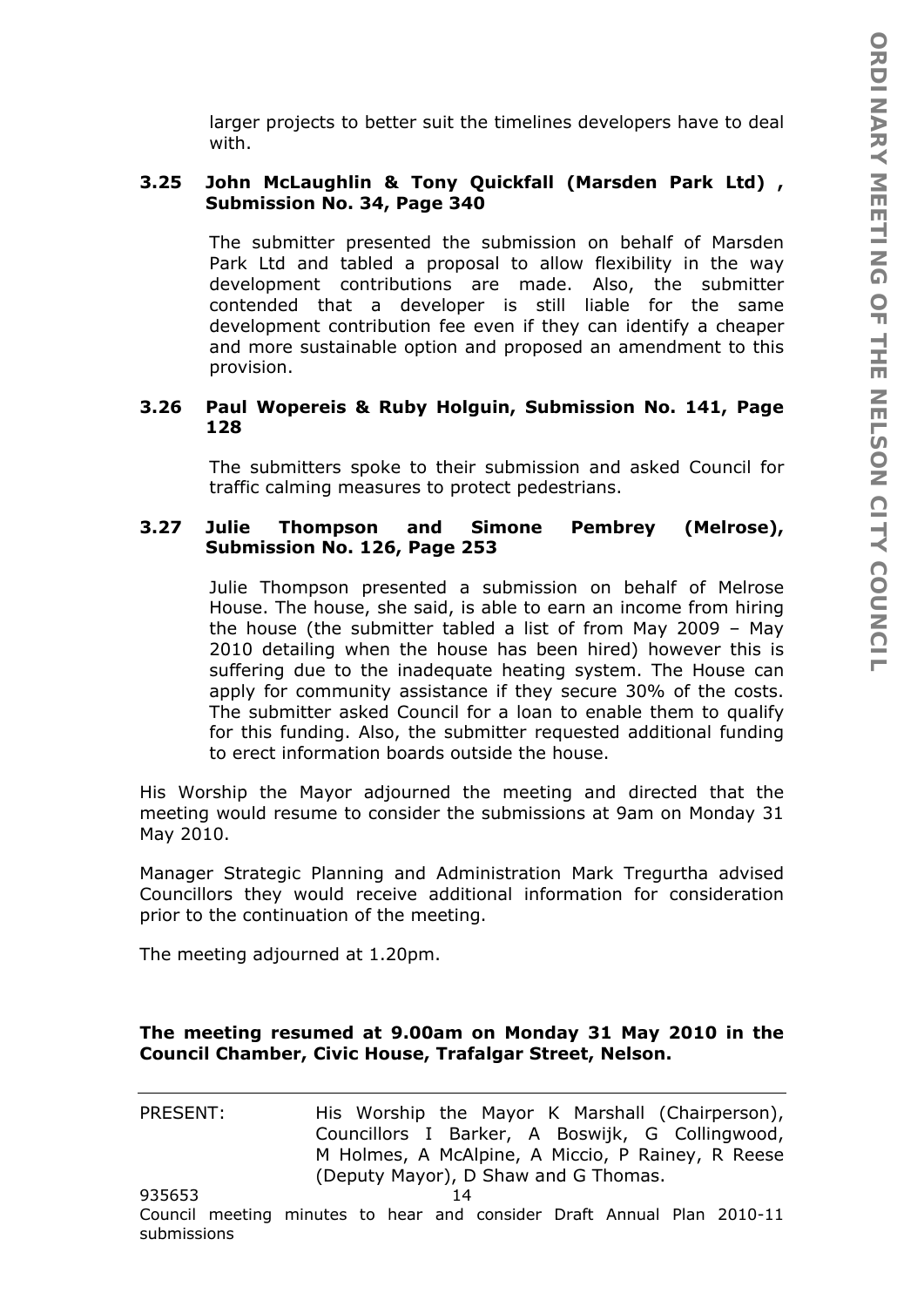- IN ATTENDANCE: Chief Executive (K Marshall), Manager Strategy and Administration (M Tregurtha), Chief Financial Adviser (C Fitchett) and Administration Adviser (A Rose).
- APOLOGIES: Apologies were received and accepted from Councillor M Cotton.

# **4.0 ADDITIONAL INFORMATION ON SUBMISSIONS TO 2010 DRAFT ANNUAL PLAN**

Report No. 923762

The Mayor explained that in accordance with section 47A(7) of the Local Government Official Information and Meetings Act 1987, the reason why the item was not on the agenda, and the reason why discussion of this could not be delayed until a subsequent meeting, was because it came to hand after the agenda had closed, and it needed to be considered at this meeting because of urgency.

Accordingly, he said, a procedural resolution is required before any discussion on the item can take place.

Resolved

*THAT the item regarding additional information on submissions to the 2010 Draft Annual Plan be considered at this meeting, pursuant to section 46A(7) of the Local Government Official Information and Meetings Act 1987, because of the need for urgency.* 

## Boswijk/Thomas Carried

The Chief Finance Adviser tabled a memo entitled 'Possible Ways to Phase in Rating Changes to Smallholdings', dated 27 May 2010, and noted the various rate changes there would be using the various options set out in the paper.

The Chief Executive explained the impact on the Draft Annual Plan of the current situation regarding the Performing Arts and Conference Centre not going ahead.

Concern was expressed that because of recent events, several things Council would have been doing are now likely to be carried over, and yet rates would be charged for those activities.

His Worship the Mayor said that the meeting would go through the submissions page by page, and he asked for Councillors' comments on those submissions. He said that submissions would fall into four categories.

1. Category one will be those submissions that Council would note.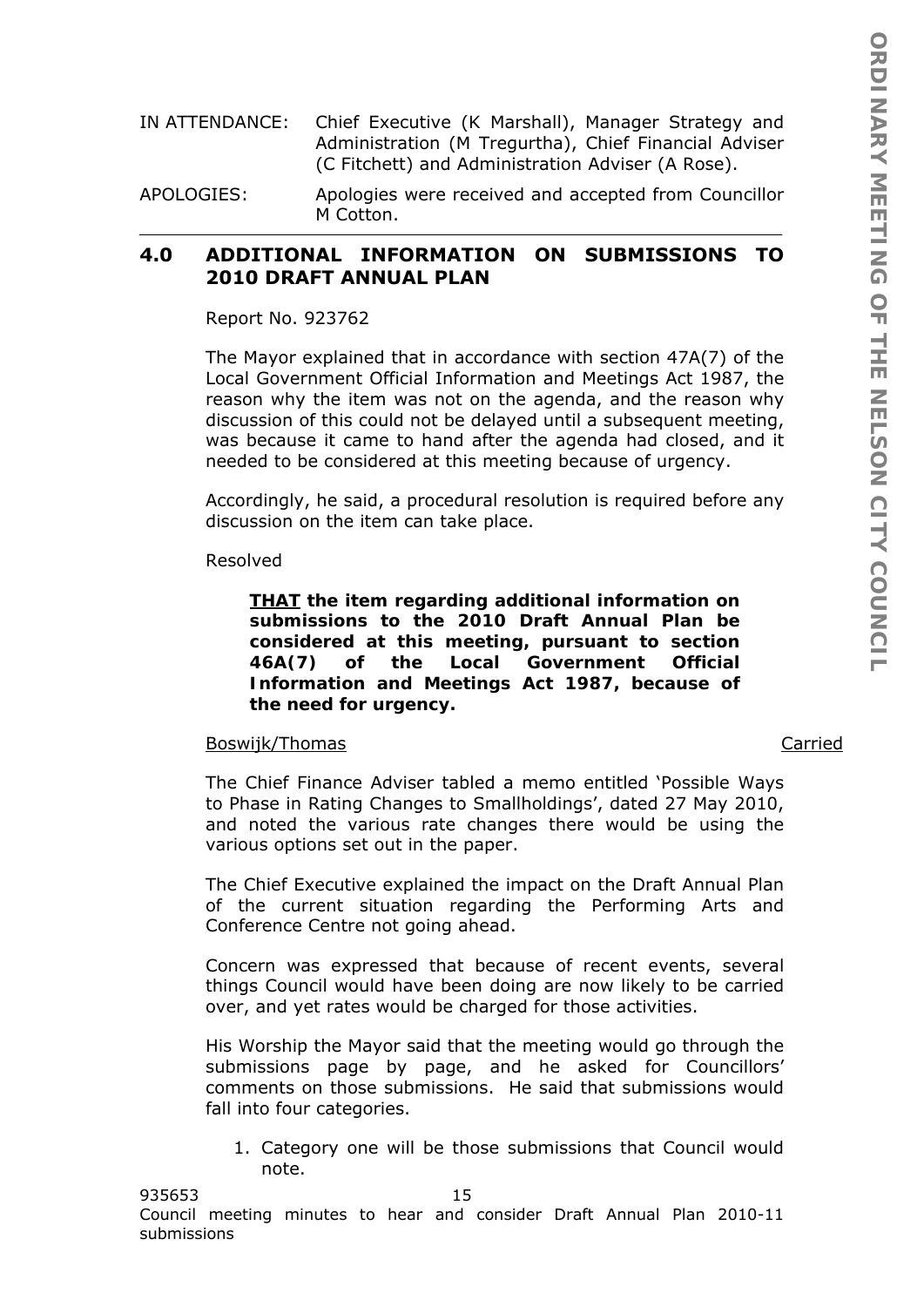- 2. Category two would be those submissions that could be sent elsewhere for action.
- 3. Category three would be those submissions that had no financial impact.
- 4. Category four would be those submissions that needed further discussion later in the meeting.

# **5.0 CONSIDERATION OF SUBMISSIONS**

The meeting then proceeded to consider the submissions page by page.

## **5.1 Submission No 75, page 2 – The Nelson Ark**

It was agreed to advise the Nelson Ark to apply for community assistance funding.

#### **5.2 Submission No 7, page 9 – Dr Lotti Scottelius-Winter**

It was agreed to pass the submission to the Heart of Nelson team.

## **5.3 Submission No 166, page 11 – Maggi John**

It was agreed to pass the submission to the Police, and to take account of the submission later in the meeting, when Council was making the decision regarding the request for more CCTV cameras.

#### **5.4 Submission No 31, page 14 – SBS Bank, Nelson**

The submission was noted and it was agreed that it would be passed for staff comments, and then be brought back for discussion by the Audit, Risk and Finance Committee.

#### **5.5 Submission No 204, page 32 – Uniquely Nelson**

It was agreed to leave the submission for further discussion later in the meeting.

#### **5.6 Submission No 95, page 45 – Work and Income**

The Council noted the submission and agreed to remind the Regional Commissioner for Social Development that it was essential that Rates Rebates should be ongoing.

#### **5.7 Submission No 131, page 46 – Nigel Watson**

It was agreed to ask the Senior Executive Infrastructure to investigate the stormwater issue raised in this submission.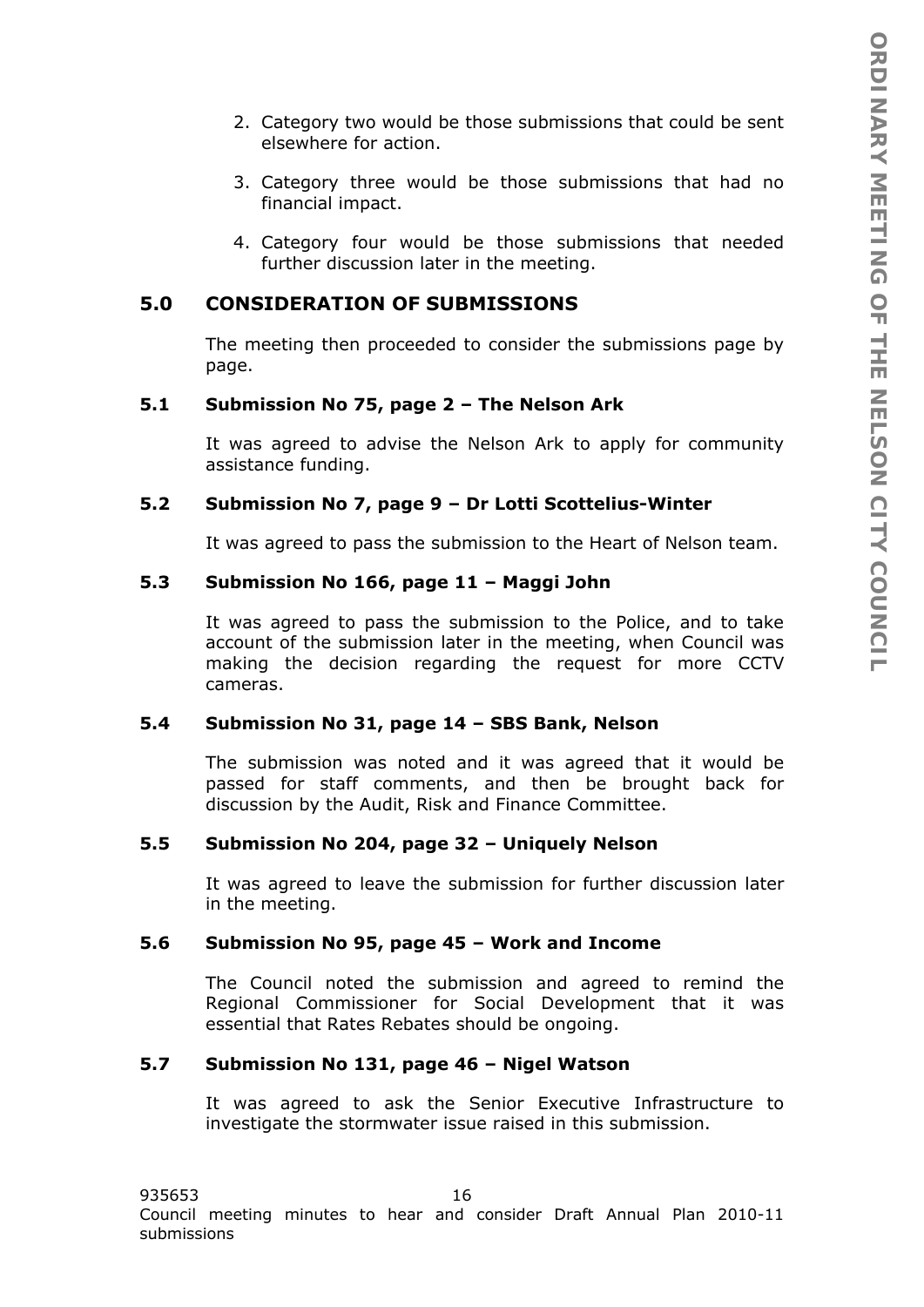# **5.8 Submission No 152, page 51 – Nelson Tasman Housing Trust**

It was agreed to consider the request for the Trust's properties to be listed as non-rateable to be considered later in the meeting.

# **5.9 Submission No 109, page 54 – Nelson Golf Club Inc**

It was agreed to consider the submission regarding provision for the extra cost of providing the pipeline so that waste water could be used to irrigate the golf course be considered later in the meeting.

# **5.10 Submission No 17, page 58 – Janet Devonport**

It was agreed to contact the submitter and to explain the situation regarding the separate water bill charged.

# **5.11 Submission No 108, page 59 – Residents of Seafield Terrace.**

It was agreed to advise the submitters that there was a budget to pipe roadside ditches and staff would include the Seafield Terrace ditch on the list for 2010/11 financial year.

# **5.12 Submission No 11, page 63 – Glen Cormier**

It was agreed that Council would write and request that the Ministry for the Environment introduce product stewardship to make the suppliers of batteries take back the products when they are used up.

# **5.13 Submission No 129, page 64 – Paul and Judith Buck**

It was agreed to pass this submission to Nelmac to investigate whether it is practical to offer a choice of rubbish bags so a smaller one could be made available to those who want them.

# **5.14 Submission No 114, page 68 – Nelson Environment Centre.**

Attendance: Councillor Shaw declared an interest in this submission and sat back from the table during discussion of it.

It was noted that commercial waste was a real concern to Council.

# **5.15 Submission No 58, page 72 – GE Aware Nelson**

It was agreed that Council would continue its watching brief on this issue, and correspond to the appropriate government departments where appropriate.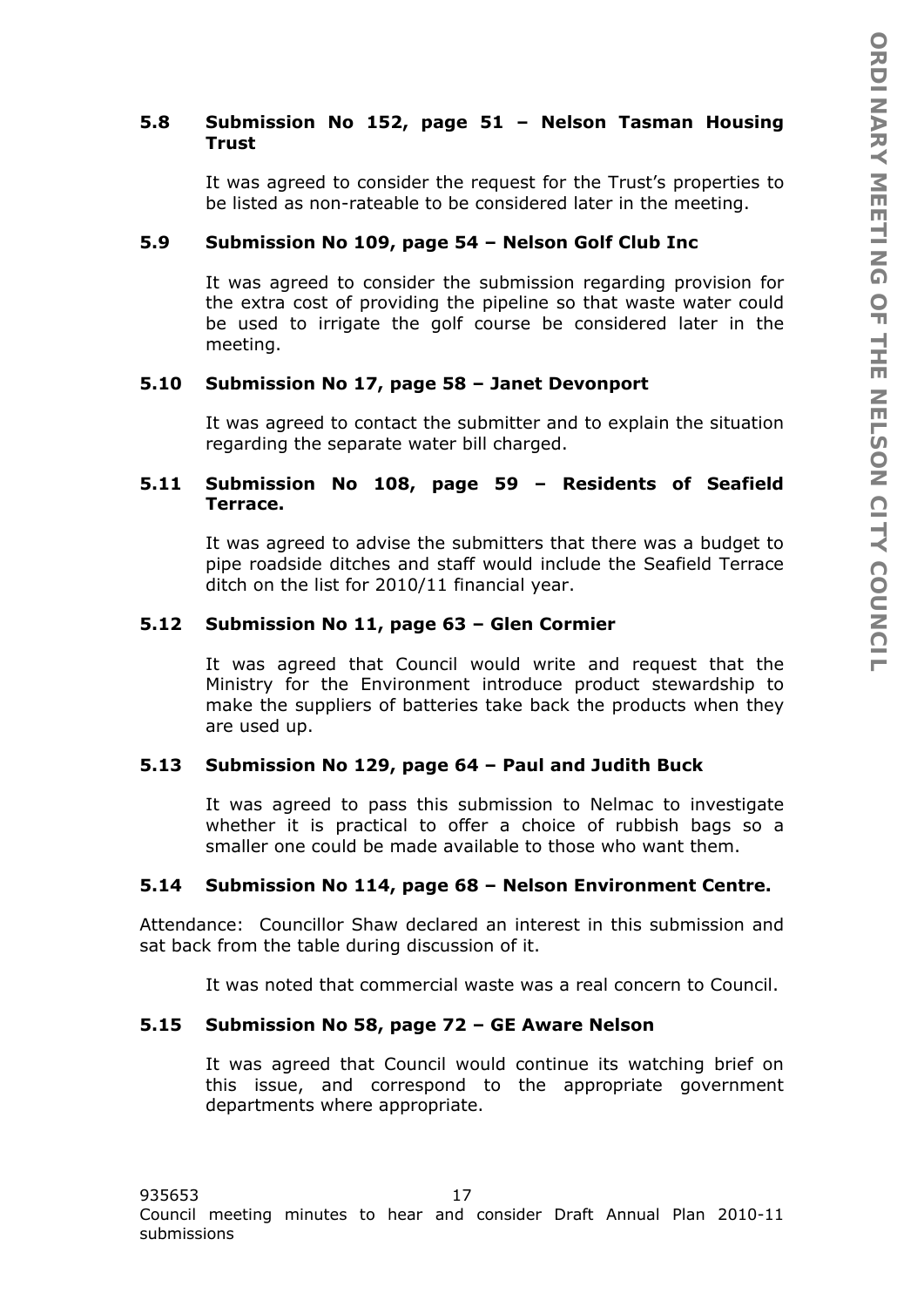# **5.16 Submission No 49, page 85 – Nelson Biodiversity Forum**

It was agreed that this submission would be discussed later in the meeting.

#### **5.17 Submission No 39, page 86 – Claire Hobson**

The Council noted Ms Hobson's comments regarding the Eco Building Design Adviser.

#### **5.18 Submission No 24, page 87 – Beacon Pathway Limited**

Attendance: Councillor Shaw declared an interest in this submission and took no part in the discussion.

> As in the previous submission, Council noted the submitters' comments regarding the Eco Building Design Adviser.

#### **5.19 Submission No 210, page 93 – Enviro-Challenge**

The Manager Environmental Policy, Martin Workman, joined the meeting and said that the issue raised in this submission could be dealt with in the work currently being done by the Environmental Policy Business Unit.

#### **5.20 Submission No 215, page 99**

The Manager Environmental Policy said that the submitter had raised a resource management issue and it was not appropriate to respond to the issue raised via the Annual Plan process.

Attendance: The meeting adjourned from 10.00am until 10.15am for morning tea.

#### **5.21 Submission No 33, page 103 – Rosemary Grace-Webb**

It was agreed to advise the submitter that the issue of constructing more bus shelters was a 'work in progress'.

#### **5.22 Submission No 147, page 104 – Anna Greene and Submission No 206, page 105**

It was agreed to advise both submitters what the likely timetable was regarding the extension of public transport within Nelson City.

#### **5.23 Submission No 61, page 110 – Boyd Sofield**

The Senior Executive Technical Services, Alec Louverdis, joined the meeting and advised Council that speeding checks were currently being carried out in the Brook Valley, and if it was found that a large amount of drivers were travelling on the Brook Valley Roads at high speed, then a solution would be worked through.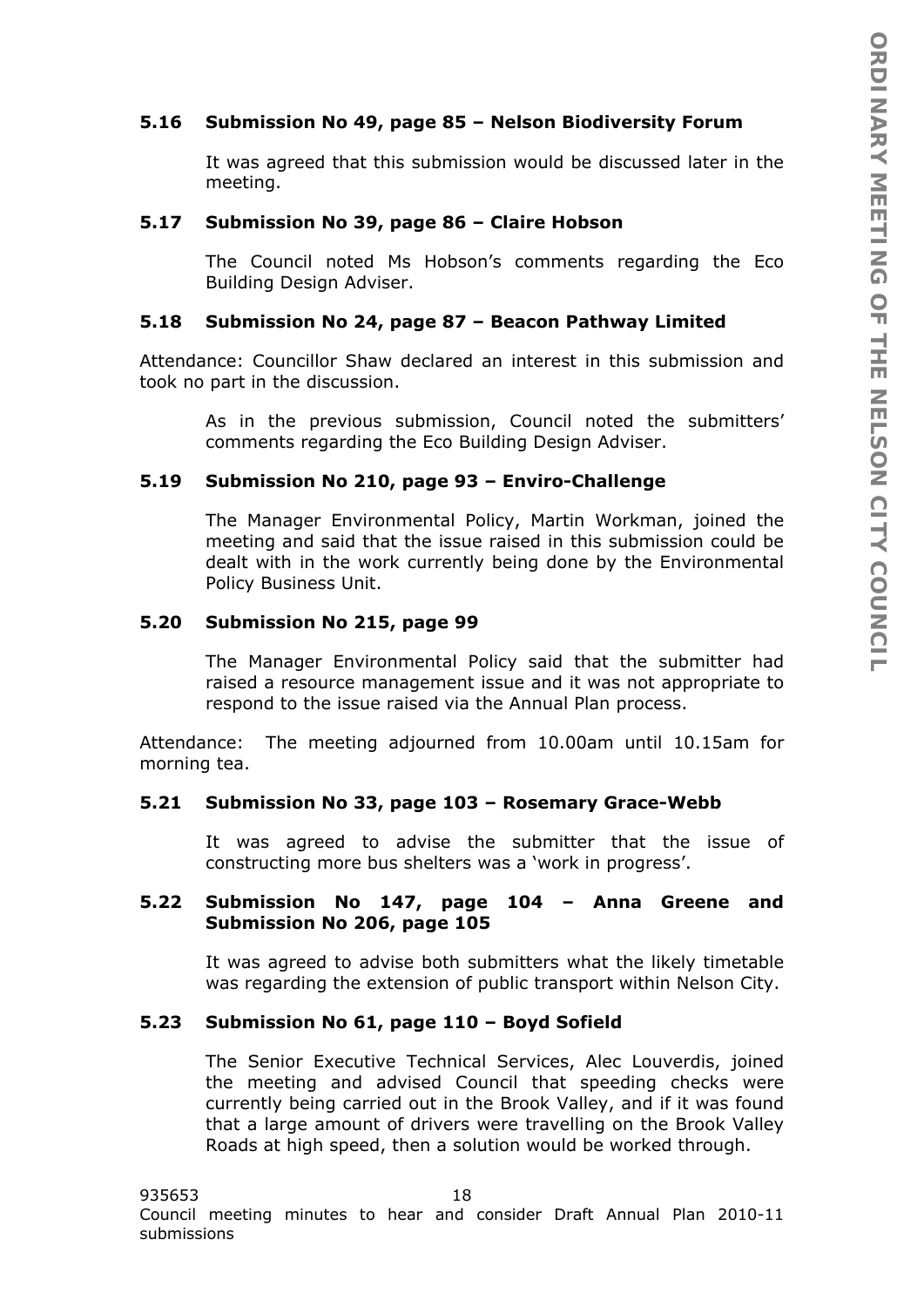# **5.24 Submission No 100, page 111**

As in the previous submission, it was advised that investigation was being carried regarding traffic speeds in Bisley Avenue.

#### **5.25 Submission No 96, page 119 – Nelson Railway Society Inc**

It was noted that the Society needed to know if the Council supported the project. It was agreed that a report would be brought to Council.

### **5.26 Submission No 130, page 127 – Bob Askew**

It was noted that the issue of "barns dance" crossing for pedestrians at Halifax / Trafalgar Street had been investigated by the Heart of Nelson, but considered not a good option because there were not the numbers of pedestrians using the crossing to make a 'barns dance' a viable option.

### **5.27 Submission No 141, page 128**

The Manager Transport, Andrew James, joined the meeting and he said he was hopeful that the Model Communities initiative would generate funding to do the work requested by the submitter.

### **5.28 Submission No 146, page 129 – Dianne Donnelly**

It was agreed that the issue of the public stairway from Montcalm Street to Wolf Street would be investigated, and the submitter advised of the likely timing of construction.

#### **5.29 Submission No 202, page 130 – Victory Primary School**

It was agreed that the staff would investigate this request.

#### **5.30 Submission No 54, page 132a – Nelson College**

As in the previous submission, it was agreed the staff would investigate this request, and at the same time ask the school to limit the number of pupils allowed to take cars to school. It was the feeling of Council that student cars should be parked on school property, and that Council were reluctant to provide this sort of parking for schools.

### **5.31 Submission No 30, page 135**

The Council generally supported in principle the idea for a Returned Serviceman's Plot – Memorial Dedication at the Marsden Valley Cemetery, as set out in this submission.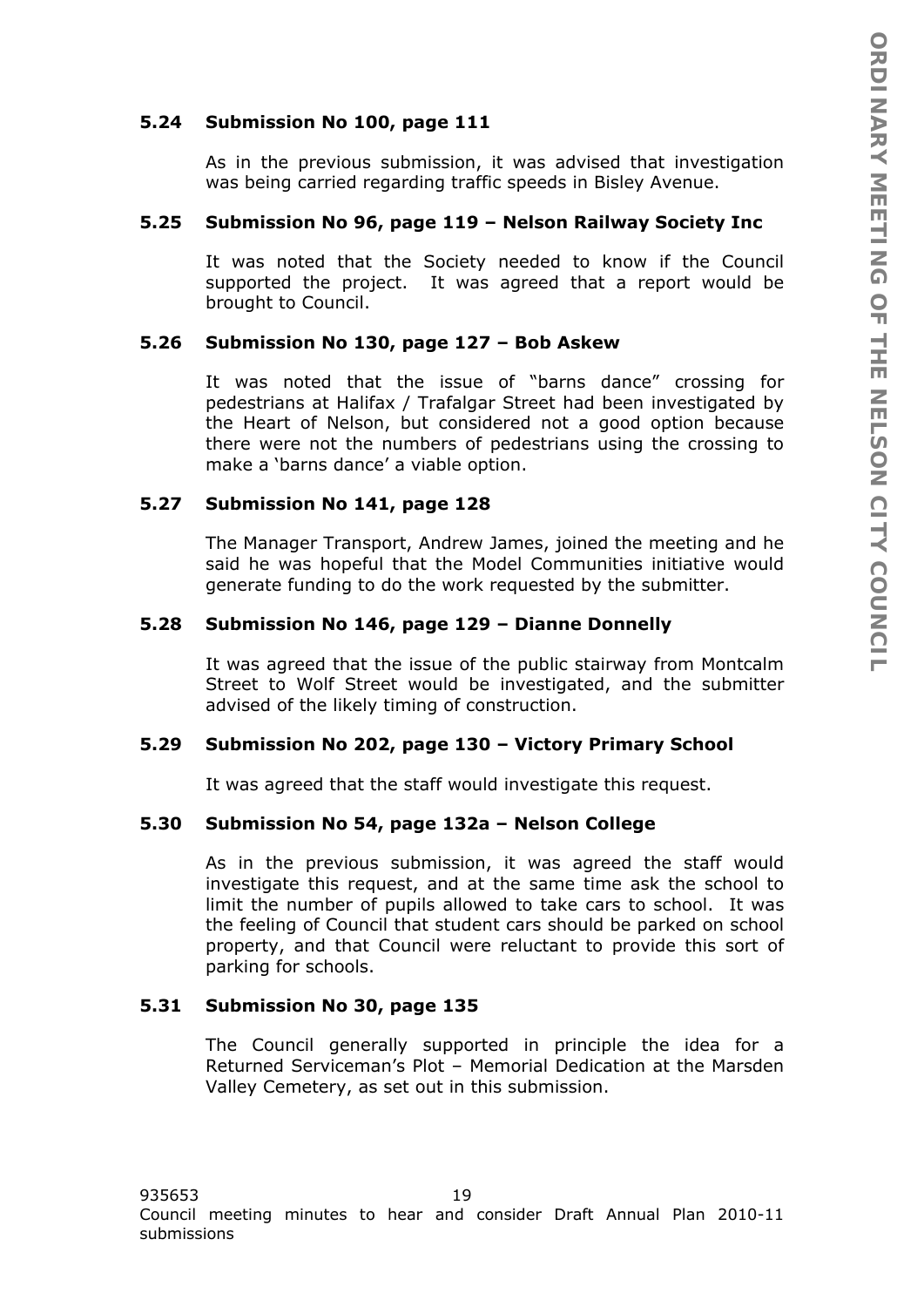## **5.32 Submission No 25, page 145 – Sean Muntz**

The Council did not consider that creating a large dog park, as requested by the submitter, was a very high priority.

## **5.33 Submission No 177, page 146 – Bill Sayer**

It was agreed to discuss the points in this submission later in the meeting.

# **5.34 Submission No 32, page 152a**

It was agreed to advise the submitter to make a further submission to the Reserves Management Policy regarding lighting the Croquet Club rooms. During discussion, it was agreed to draw the matter to the attention of Community Watch so they could patrol the area.

# **5.35 Submission No 103, page 158 – Steven Havell-Smith**

With regard to the submitter's comments regarding Isel Park, the need was highlighted for discussion and consideration whether the facilities at the Museum were adequate or not.

The Divisional Manager Community Services, Susan Coleman joined the meeting and said her staff were looking at what is appropriate storage for the Museum.

During the discussion it was also questioned where the toilets on Church Hill were best located. In reply, the Manager Community Projects, Andrew Petheram, joined the meeting and confirmed that staff have already met with the Cathedral and were working with them on this matter.

There followed a number of submissions relating to the Suter and the Nelson Provincial Museum, and it was agreed to leave the items raised in these submissions to later in the meeting.

# **5.36 Submission No 27, page 215**

It was agreed that the Library Manager would report on the issue of free internet service at the Library later in the meeting.

### **5.37 Submission No 47, page 252 – Susan Tonks**

This submission, which requested the Council's public toilets be upgraded, generated discussion from the Council and it was agreed to leave this matter until later in the meeting.

Attendance: The meeting adjourned from 11.20am until 11.30am.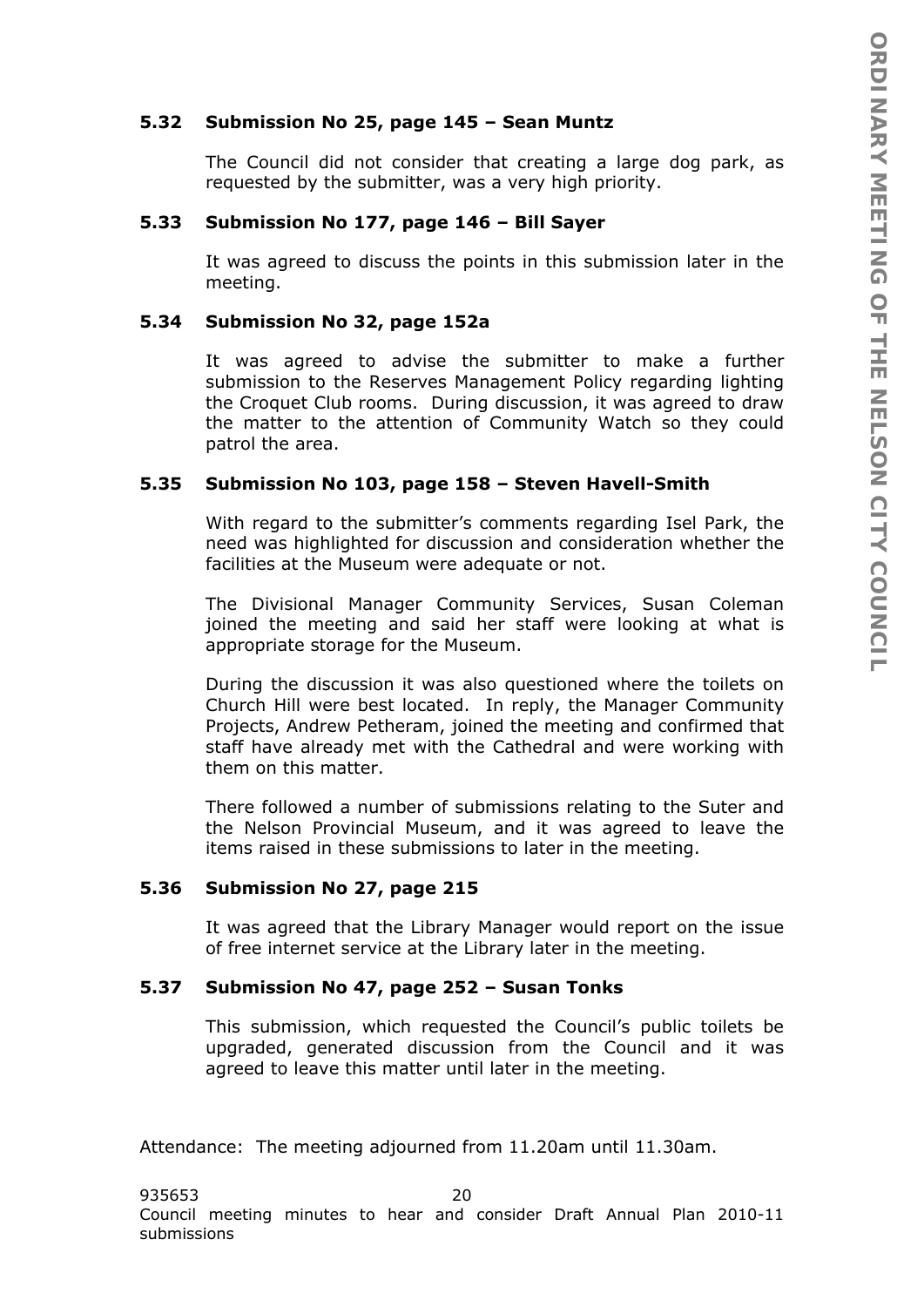# **5.38 Submission No 126, page 253 – The Melrose Society Inc**

It was agreed to grant The Melrose Society an interest free loan of \$25,000 to be repaid over a period of five years.

### **5.39 Submission No 52, page 255 – Stuart Hughes Associates Ltd**

It was agreed to wait to consider the submission until after the results of the Arterial Study had been received.

The matter was duly noted and it was agreed it would be brought back in the future.

#### **5.40 Submission No 201, page 259 – Whakatū Marae**

The submission sought a separate site for Waka Ama at the Yacht Basin in Port Nelson, stating that the main boat ramp has so much traffic in and out that it is often a risk to launch waka. It was agreed that an alternative site be investigated.

### **5.41 Submission No 134, page 268 – Tahuna Business Association**

Regarding the request to upgrade the Modellers' Pond at Tahunanui Reserve, it was agreed that it would be advised that an initial pond clean up of the pond has now been completed, and that should enable the pond to remain in reasonable condition over the 2010/11 summer, providing funding is provided for within the existing Tahunanui budget for the 2010/11 year, with more substantial funding possibly required for the 2011/12 year, subject to the outcome of planning work.

### **5.42 Submission No 70, page 278 – Nelson Trails Trust**

It was pointed out that the regional tourism facility that the Nelson Cycles Trails Trust was working on in Tasman and Nelson would be a partnership between the Trust, Tasman District Council and Nelson City Council, and needed to be part of an MOU drawn up between the two Councils. It was agreed that \$30,000 would be given to the Trust so long as the Tasman District Council agreed to do the same.

### **5.43 Submission No 189, page 277**

It was agreed to investigate the upgrading of the BMX track at Tahunanui, and report back to Council.

### **5.44 Submission No 66, page 284**

It was agreed to note the proposal for the Tasman Motorsport Park and await a more specific proposal from the submitter.

### **5.45 Submission No 178, page 285**

935653 21

Council meeting minutes to hear and consider Draft Annual Plan 2010-11 submissions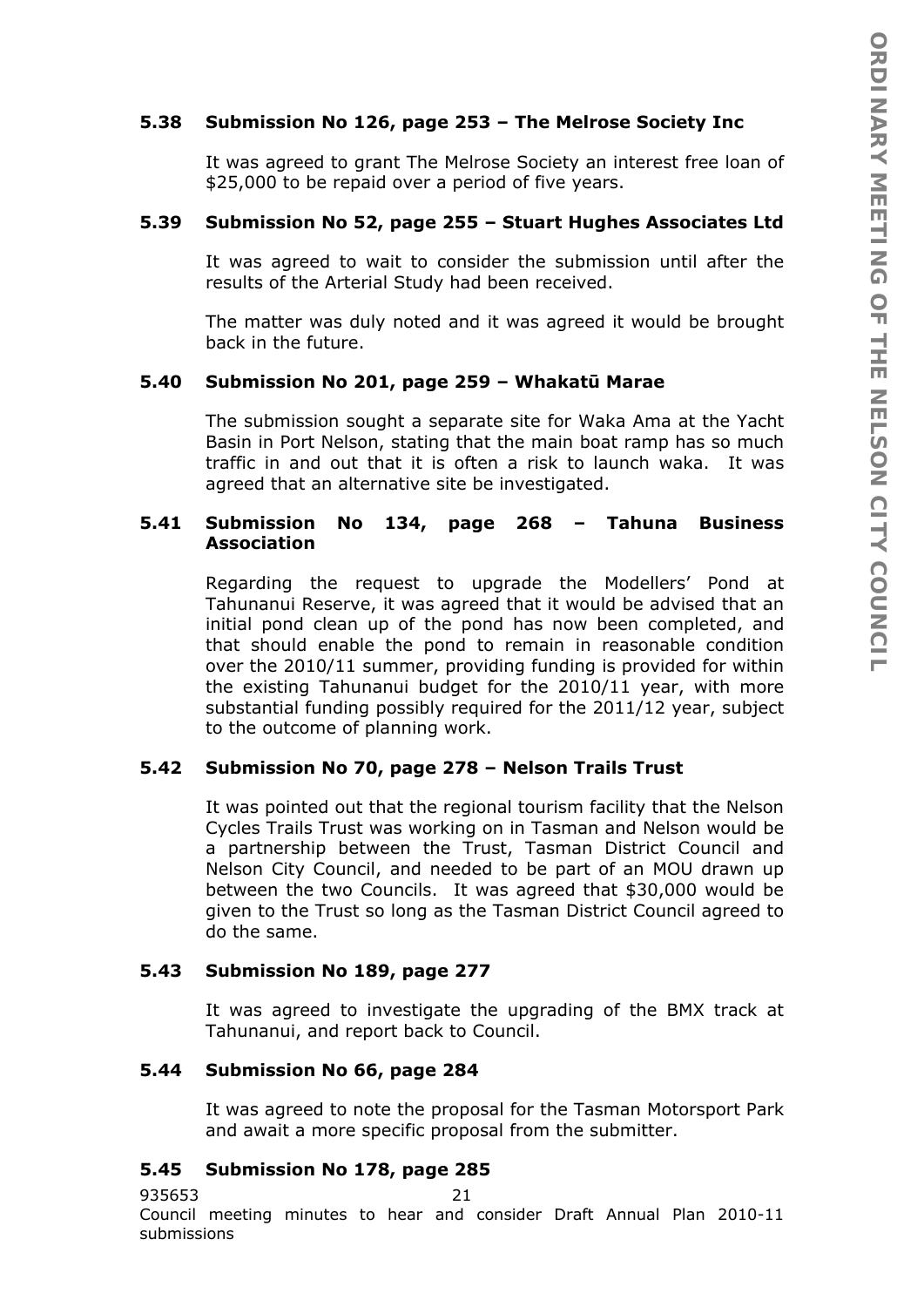It was noted that the matter raised in the submission would be subject to a discussion on the Council agenda on Thursday 3 June.

# **5.46 Submission No 40, page 286**

It was agreed that the matter of drainage at No 1 Football Ground at Saxton Field, together with irrigation of the training ground at No 2 and No 3 Saxton Field would be subject to discussion later in the meeting.

# **5.47 Submission No 180, page 296**

Although there was considerable support for this submission, it was felt that the Social Wellbeing Policy needs to be set first. It was also pointed out that the Ministry of Justice Funding for the Safer City position has not been confirmed for the 2010/11 year, and if this funding was not forthcoming the current safety initiatives will need to be absorbed within other existing roles.

## **5.48 Submission No 83, page 302 - New Zealand Police Area Commander Nelson Bays**

It was agreed that the request for a further \$55,000 for CCTV camera equipment would be discussed later in the meeting.

# **5.49 Submission No 132, page 309 – Hothouse Communications Ltd**

It was advised that Council staff have talked with the owner of the building adjacent to Fiddle Land and have agreed to install brighter lights to increase visibility in the area at night.

# **5.50 Submission No 1, page 312 – Colin McBright**

Mr McBright's submission was on the general level of rate rise, and this drew a discussion on rating in general. It was pointed out that the Rating Review Party has done its job and reported back to Council. What was needed was to find a smarter way of communicating with the public what exactly they are paying for. This prompted a general discussion on rates and how they are perceived and charged.

Attendance: The meeting adjourned from 12.30 to 1.15pm for lunch.

**5.51** The Council discussed the category 12 submissions (rates and charges; including resource consent fees and charges) that started on page 313 to 349. Council identified the rates issue as one needing further discussion and resolved to discuss this in depth later in the meeting.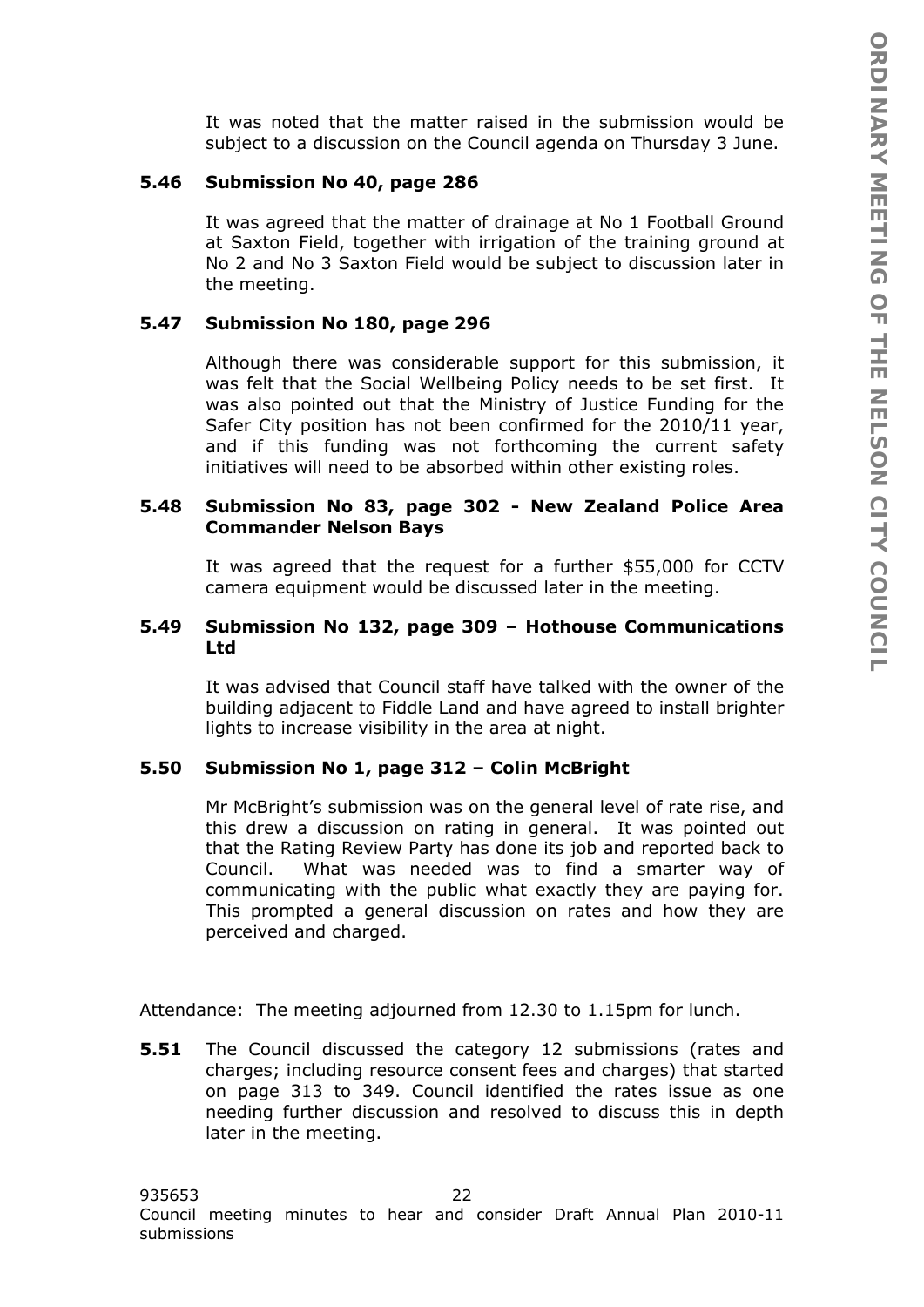# **5.52 Submission No 2, page 313**

Council noted that this submission referred to inner city noise as well as the Performing Arts and Conference Centre and Brook Sanctuary Fence.

#### **5.53 Submission No 176, page 328 – Dan McGuire**

Mr Dunlop's submission addressed the issue of the disparity between the residential and commercial rating schemes. Chief Financial Adviser, Chris Fitchett tabled additional information and stated that this issue cannot be changed at this stage as Council would be required to carry out a full consultation process.

### **5.54 Submission No 198, page 333 – Errol Millar, Grey Power**

Council discussed the organisation's expenditure, debt and staff increases as detailed in Mr Millar's submission. The Chief Executive rationalised the salary and wage increases and stated that Council debt was about the national average. Councillor Miccio asked to see debt projections at the next meeting.

### **5.55 Submission No 200, page 336**

Council noted the submission and staff stated that this property will get a 35% rebate due to its rural differential.

#### **5.56 Submission No 34, page 340**

The Council addressed the issues raised in this submission, particularly regarding the proposal to put bonds in place to pay development contributions at staged rates. Senior Executive Infrastructure, Michael Schruer recommended that Council make no changes to the current development contributions policy, particularly to when fees are paid as the onus will shift on to the Council to keep track of when a house sells.

### **5.57 Submission No 121 and 122, pages 344 - 349**

Like the submission above, these submissions proposed changes to development contributions policy. Council staff recommended no changes to this policy. Staff referred the Council to the notes provided in the staff comments report.

#### **5.58 Submission 12, page 350**

Council discussed this submission and identified that the proposed removal of the rating differential and addition of the storm water charge need to be discussed in depth at the next Annual Plan considerations meeting. Council directed staff to find out if there are any regulations directing landowners that have to provide their own storm water infrastructure.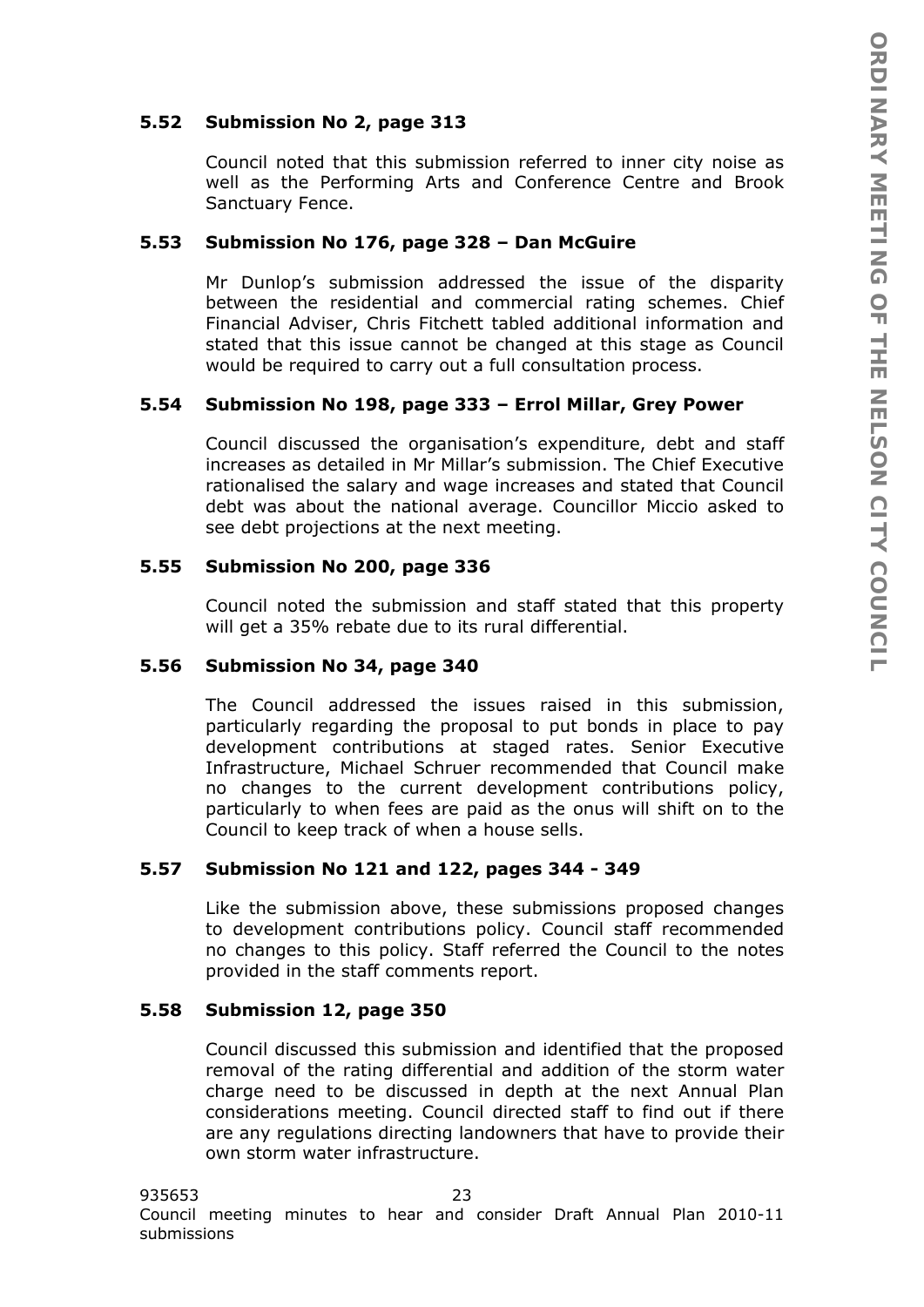# **5.59 Submission No 110, page 402 – Judith Solly**

Council noted this submission was to be discussed further, particularly the freedom camping issue.

**5.60** Council then discussed rates capping and highlighted that it would be difficult moving the offset of higher value properties onto lower value properties and that one day a property's earning potential will be outweighed by its sale price or subdivision potential.

## **5.61 Submission No 5, page 462 – Pip Jamieson**

It was agreed that the points in the submission were noted.

### **5.62 Submission No 8, page 463**

It was agreed to note the submission.

### **5.63 Submission No 9, page 464**

It was agreed to note the submission.

### **5.64 Submission No 35, page 465 – Tiakina te Taiao**

The Council discussed the issues raised in the submission and agreed to note it.

#### **5.65 Submission No 50, page 471**

Council agreed to note the submission.

### **5.66 Submission No 59, page 473**

The Council noted that where creeks and streams are used for stormwater purposes, the health of that creek or stream needs to be cared for.

### **5.67 Submission No 62, page 474 – Transition Nelson**

The submission from Transition Nelson was discussed and the points noted.

### **5.68 Submission No 80, page 479 - Wakatū Incorporation**

The Council noted that there were a suite of issues raised in the submission from Wakatū Incorporation. It was agreed that the Council would discuss these with the organisation and that a hui was the appropriate forum.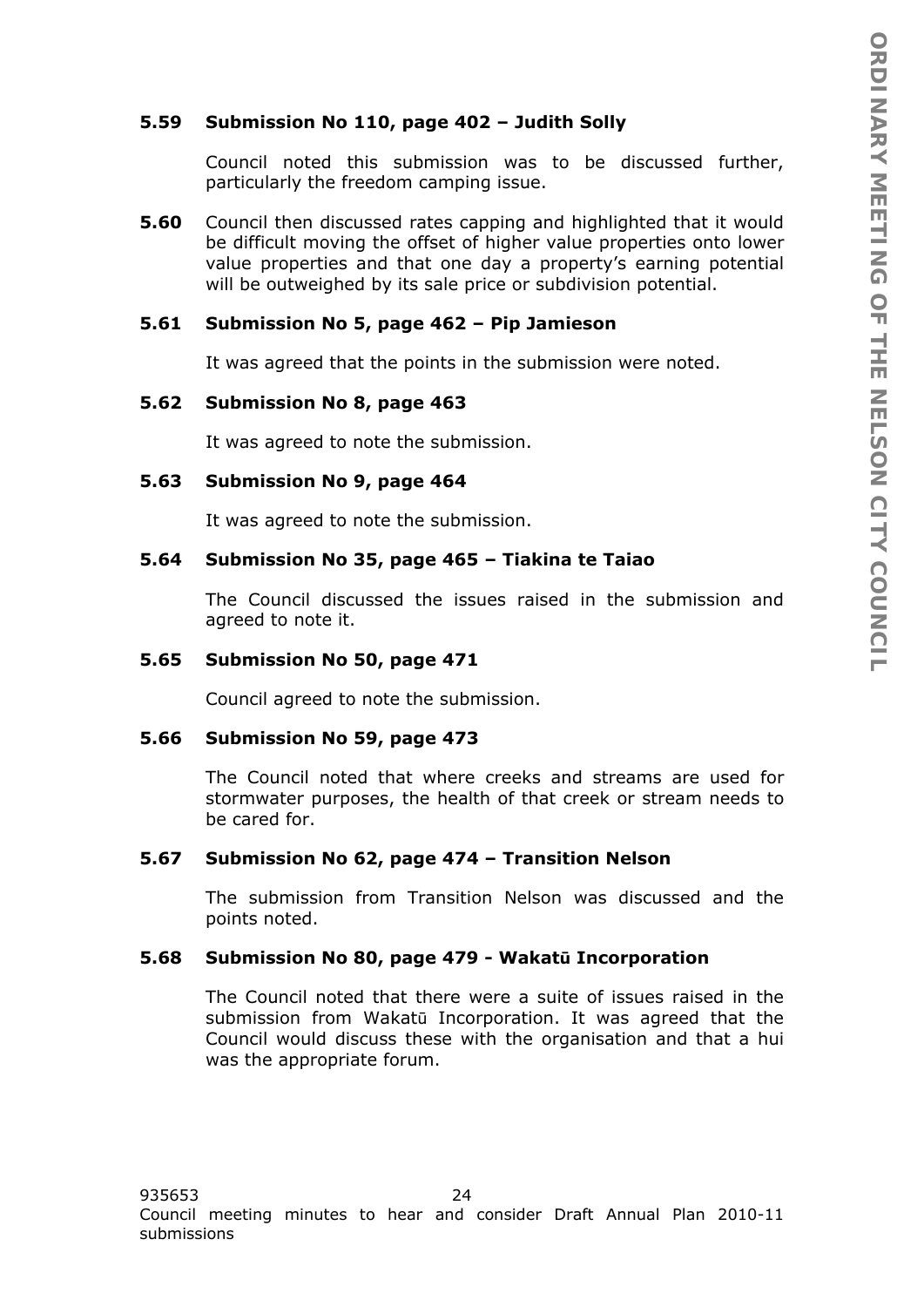#### **5.69 Submission No 85, page 485 – Residents Association**

Councillor Barker declared an interest and removed himself from the conversation. The Council agreed that the submission should be acknowledged.

#### **5.70 Submission No 97, page 497**

This submission sought undergrounding on Elliott Street. Council heard that undergrounding is offered to residents when a trenching project was due to take place in that area. This was offered to residents a few years ago however they declined and the project is now complete.

Attendance: Councillor Miccio left the meeting at 2.45pm.

**5.71** Council directed staff to find out if it was possible to re-visit this work, and look at the other proposals in the submission, as it would be good to get this issue sorted out whilst work on Trafalgar Street takes place.

#### **5.72 Submission 102, page 501**

Council agreed to note the submission.

# **6.0 STANDING ORDERS 5.6 MEETING EXTENDING BEYOND SIX HOURS**

Resolved

*THAT in accordance with Standing Order 5.6, the meeting continue beyond six hours.* 

Boswijk/His Worship the Mayor Carried

# **7.0 CONSIDERATION OF SUBMISSIONS (CONTINUED)**

#### **7.1 Submission No 111, page 503**

It was agreed to note the submission.

#### **7.2 Submission No 114, page 505**

The Council discussed the submission, particularly public transport and stated that there is currently no budget for investing in this. It was agreed to note the submission.

## **7.3 Submission No 117, page 507**

It was agreed to note the submission.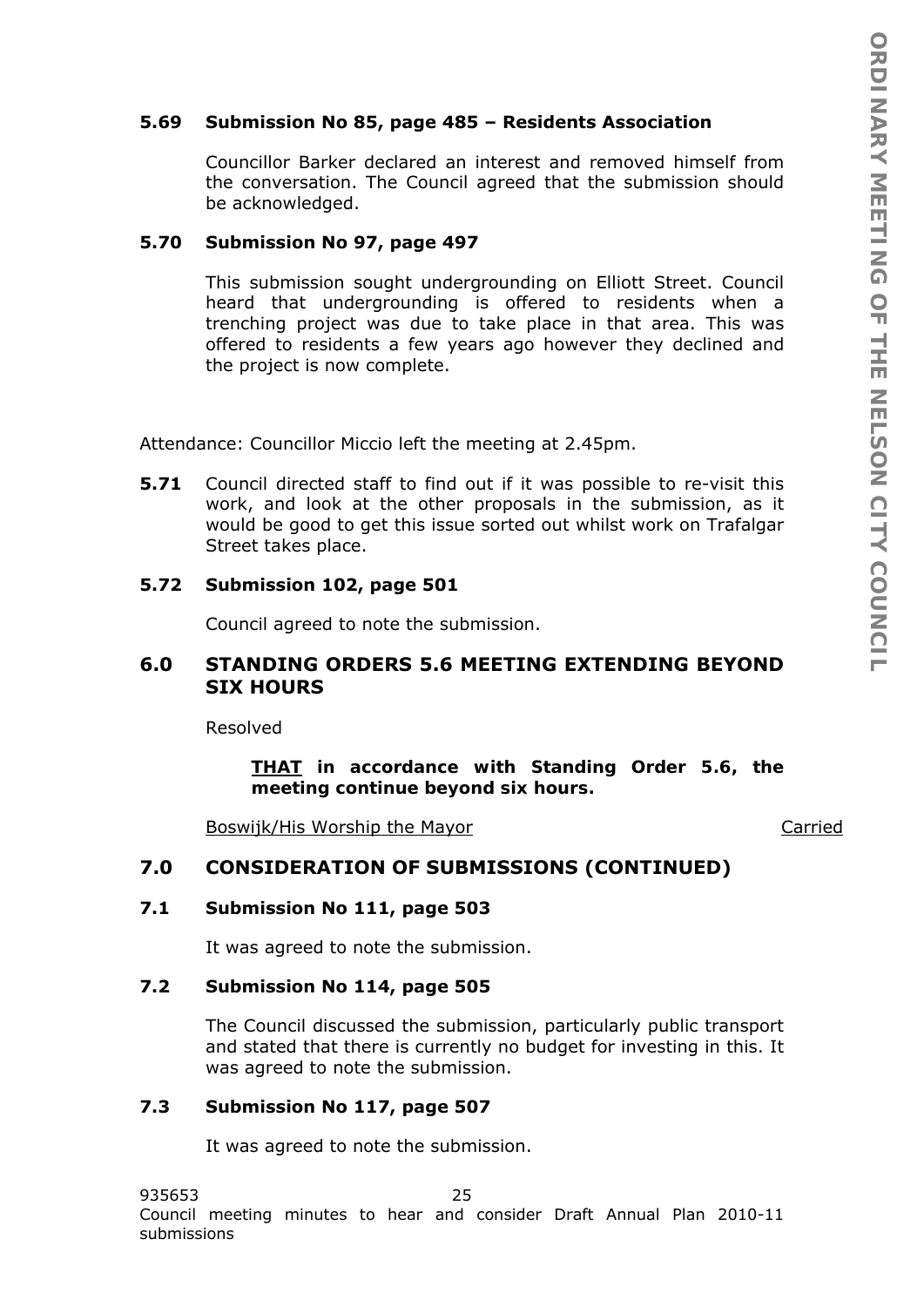# **7.4 Submission No 119, page 511 – Tim Maples**

Staff stated that they had planned on doing a study into the benefits of sealing this road (and other rural roads). Council agreed that this study should be brought forward and a report prepared.

# **7.5 Submission No 123, page 514**

**7.6** Council agreed to note the submission and heard from staff as to when this work is scheduled to occur.

# **7.7 Submission No 124, page 516 – Nelson Tasman Tourism**

It was agreed to note the submission.

### **7.8 Submission No 125, page 520 – Joe Waller**

Regarding the interest free loan, signage and historical boards for Melrose House, the Council noted that this decision had already been made and approved. The Council noted that submissions proposals for the Performing Arts and Conference Centre.

# **7.9 Submission No 127, page 523 – Nelson Heritage Advisory Group**

The Council noted that this submission, asking for an increase in the Group's funding, needed to be discussed at the next meeting, particularly about earthquake prone heritage buildings. The Council discussed the state of the 1904 building. The Council noted that because the building is on Department of Conservation land, the Minister of Conservation should be alerted to the building's condition.

# **7.10 Submission No 128, page 528 – ACC**

The submission was noted and the Council agreed to have a dialogue with ACC about where collaboration on injury prevention projects or initiatives can be undertaken, particularly regarding the changes to ACC's Roading and Footpath Policy.

# **7.11 Submission 135, page 532 – Nelson Regional Economic Development Agency**

The Council noted the submission.

### **7.12 Submission No 143, page 534**

It was agreed to note the submission.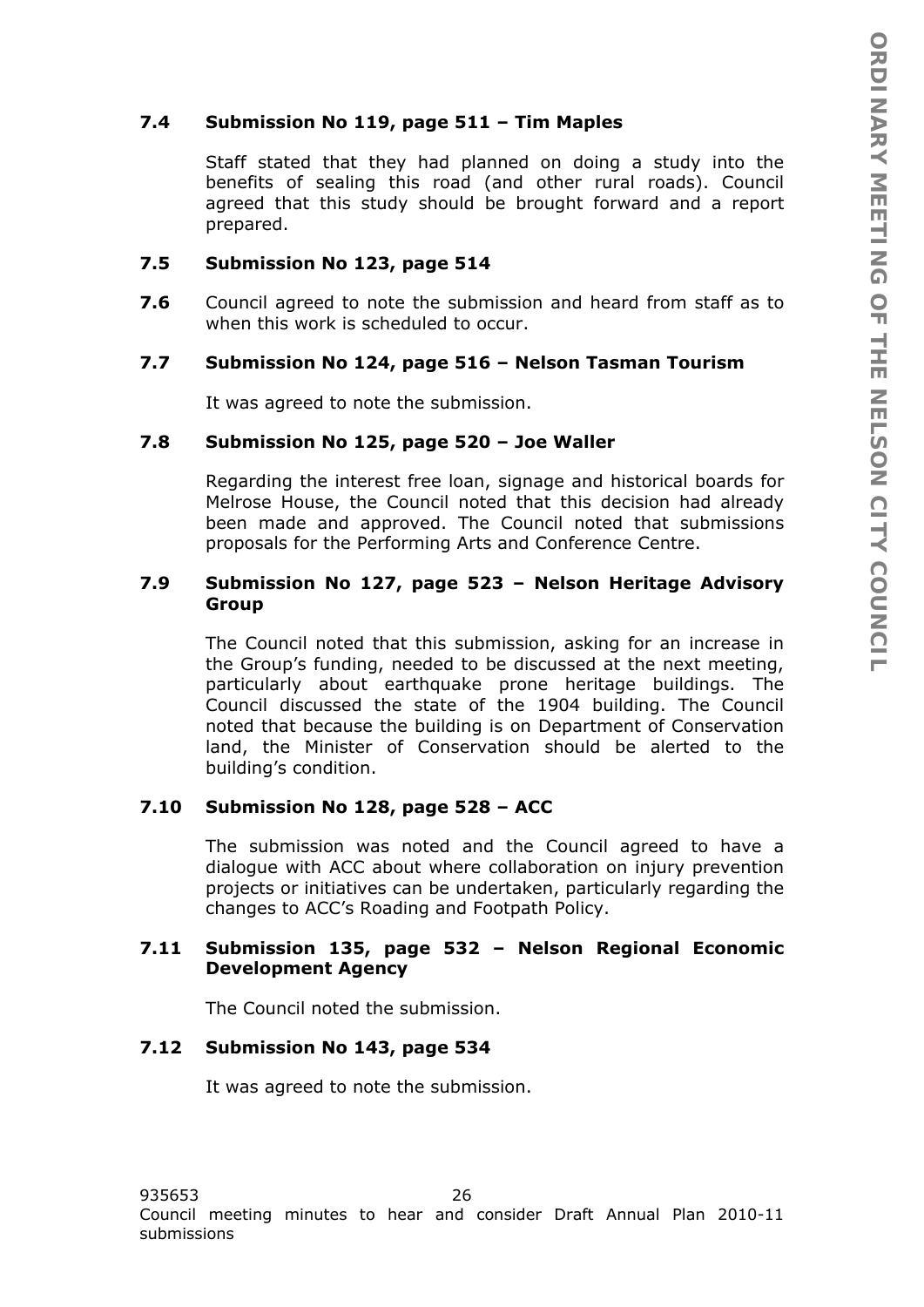# **7.13 Submission No 155, page 535**

The Council agreed to note the submission however asked staff to follow up on the submitters concerns about the Aero Club's Statement of Intent regarding its commercial status and the reduction of private ground rental. The Council also noted that staff were to talk to the New Zealand Transport Agency about better signage on state roads from Christchurch.

### **7.14 Submission No 160, page 536**

The Council noted the submission and that the classification of the Boulder Bank was currently in progress by the Heritage Commission.

#### **7.15 Submission No 162, page 544 – Forest and Bird Protection Society, Nelson Tasman Branch**

It was agreed to note the submission.

#### **7.16 Submission No 171, page 547 – National Council of Women**

The Council agreed to note the submission.

# **7.17 Submission No 183, page 550 – Victory for Swimming**

Staff advised Council that the preference would be for the submitter to get funding for the feasibility study from Lotteries.

The Council could then provide \$5000 from the Physical Activity Plan implementation budget which would allow them to leverage funding from other sources.

#### **7.18 Submission No 186, page 553**

Council agreed to note the submission.

#### **7.19 Submission 186, page 553**

The Council agreed to note the submission.

#### **7.20 Submission No 187, page 554**

It was agreed this submission (improvements to Guppy Park/Neale Park) would be discussed in greater detailed at the next meeting.

#### **7.21 Submission No 190, page 561**

The Council noted the submission and requested that the response be thorough. The Council agreed that all the issues that were raised in the submission had been covered by the discussions and decisions made previously in the meeting.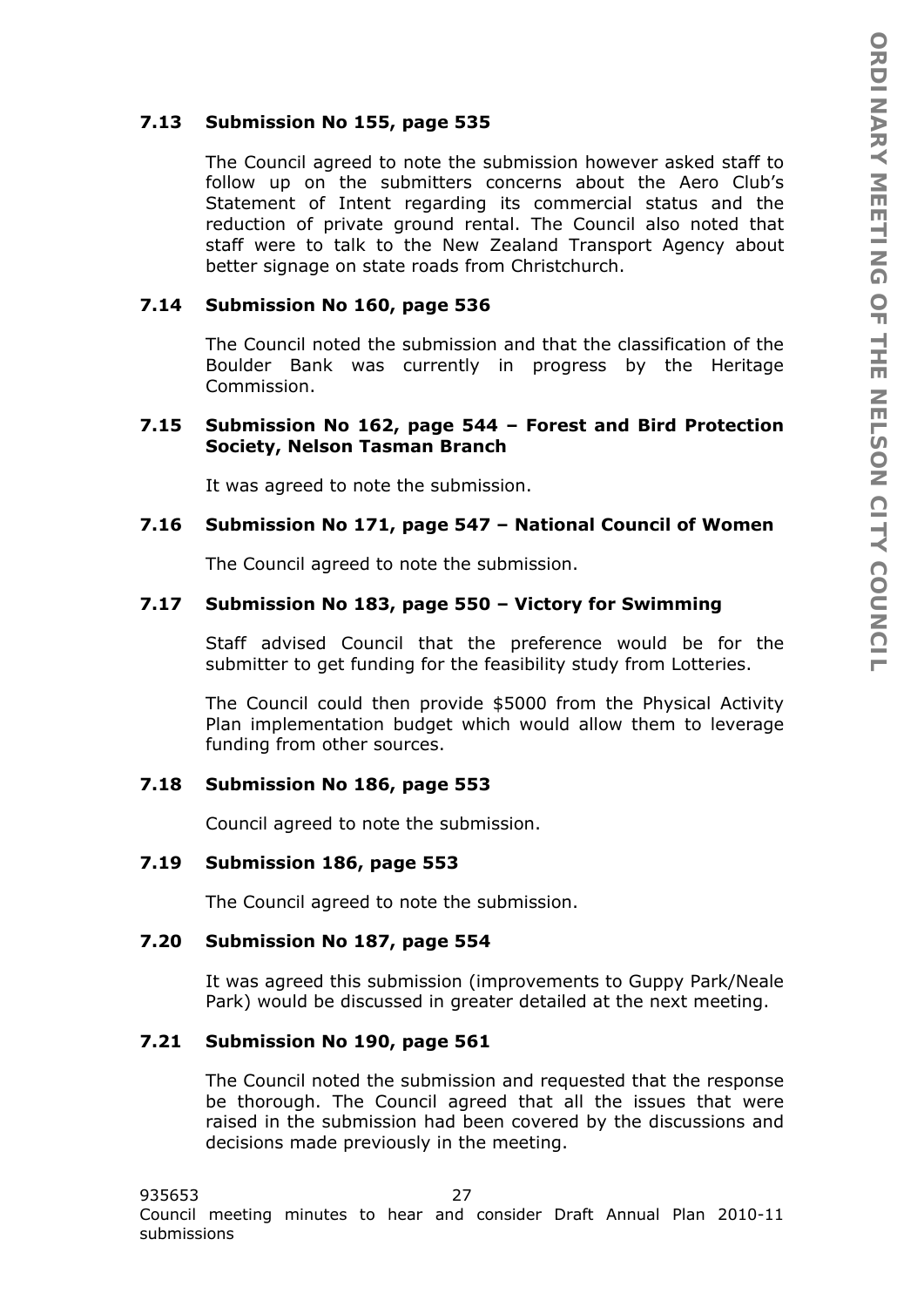# **7.22 Submission No 194, page 563**

The Council noted that Albion Square is on Department of Conservation land however they stated that this issue was on the radar for action and this should be included in the response.

# **7.23 Submission No 197, page 565 - Nelson Tasman Chamber of Commerce**

The Council noted the Chambers encouragement for developing a conference centre and that they wished to be consulted on changes to the Fringe Commercial rating category.

# **7.24 Submission No 208, page 568**

It was agreed to note the submission.

# **7.25 Submission No 209, page 590 – Ross Wylie**

The Council noted the issues that were raised in the submission.

#### **7.26 Submission No 213, page 594 – Nelson Marlborough District Health Board**

The Council noted that the submitter asked if these submissions were helpful and directed staff to respond to this in the reply letter.

### **7.27 Submission No 214, page 596**

The Council agreed to note the submission.

### **7.28 Late submission – Chris Winders**

Council discussed the rating and stormwater issues raised in the submission and stated that these would be discussed later in the meeting.

## **7.29 Late submission - Daphne Hunter**

The Council agreed to note the submission.

# **7.30 Late submission – Nelson Historical Society**

It was agreed to note the submission.

### **7.31 Late submission – Philip and Gabrielle Coote**

**7.32** It was agreed that the upgrade of the Suter Gallery raised in this submission would be discussed later at the meeting.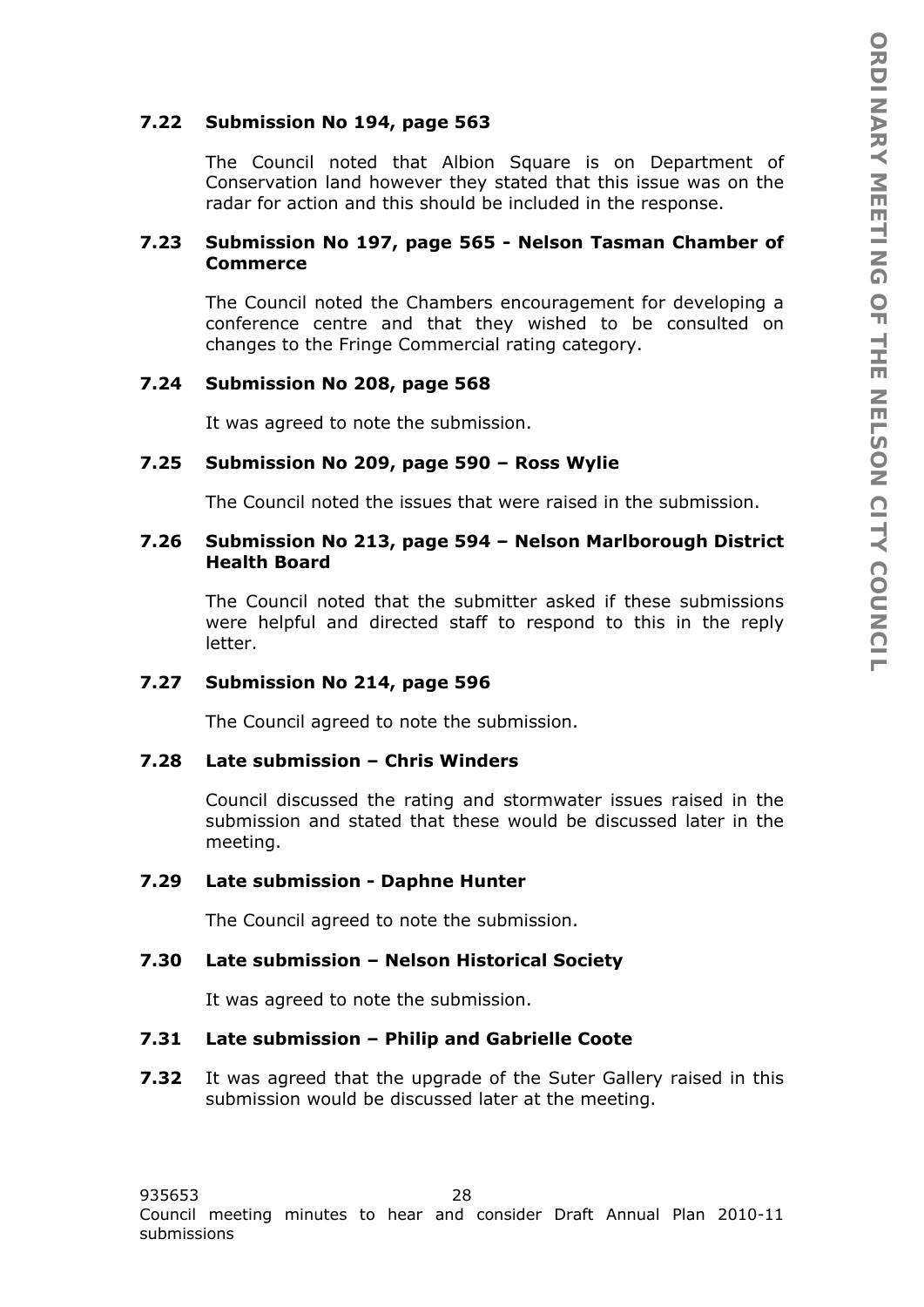# **7.33 Late submission – Sally Mottram-Dubieniec**

It was agreed that this submission would be listed in the items for discussion at the next meeting.

Attendance: The meeting adjourned at 3.40pm

# **The meeting resumed at 9.00am on Wednesday 2 June 2010 in the Council Chamber, Civic House, Trafalgar Street, Nelson.**

| PRESENT:       | His Worship the Mayor K Marshall (Chairperson),<br>Councillors I Barker, A Boswijk, G Collingwood,<br>M Holmes, A McAlpine, A Miccio, P Rainey, R Reese<br>(Deputy Mayor), D Shaw and G Thomas. |
|----------------|-------------------------------------------------------------------------------------------------------------------------------------------------------------------------------------------------|
| IN ATTENDANCE: | Chief Executive (K Marshall), Manager Strategy and<br>Administration (M Tregurtha), Chief Financial Officer<br>(C Fitchett) and Administration Adviser (A Rose).                                |
| APOLOGIES:     | Apologies were received and accepted<br>from<br>Councillors M Cotton and D Henigan                                                                                                              |

His Worship the Mayor welcomed Councillors to the resumed meeting and explained the process that would be followed.

# **8.0 CONSIDERATION OF SUBMISSIONS (CONTINUED)**

The Manager Strategy and Administration tabled a document Items for Discussion at Council Meeting 2 June 2010 which summarised all the items from submissions which had been held over for further discussion.

Councillor Collingwood drew Council's attention to the wider issue of staff who have been reassigned for work in connection with the Rugby World Cup and questioned, as a result, were there activities in the Draft Annual Plan that would not now be done and should these be pulled out of the final document.

The Chief Executive said that all that had been done at this stage was to note who would be required and what staff time commitment it would take. The consequences had not been looked at but it will be addressed in the next Chief Executive's Report.

Councillor Collingwood said the issue that concerned her was what activities and items would end up being pushed out into the next financial year as a result of Rugby World Cup work and whether Council should collect rates for these items. She said that she was very concerned Council was going to set rates knowing this and knowing that it was going to collect rates unnecessarily.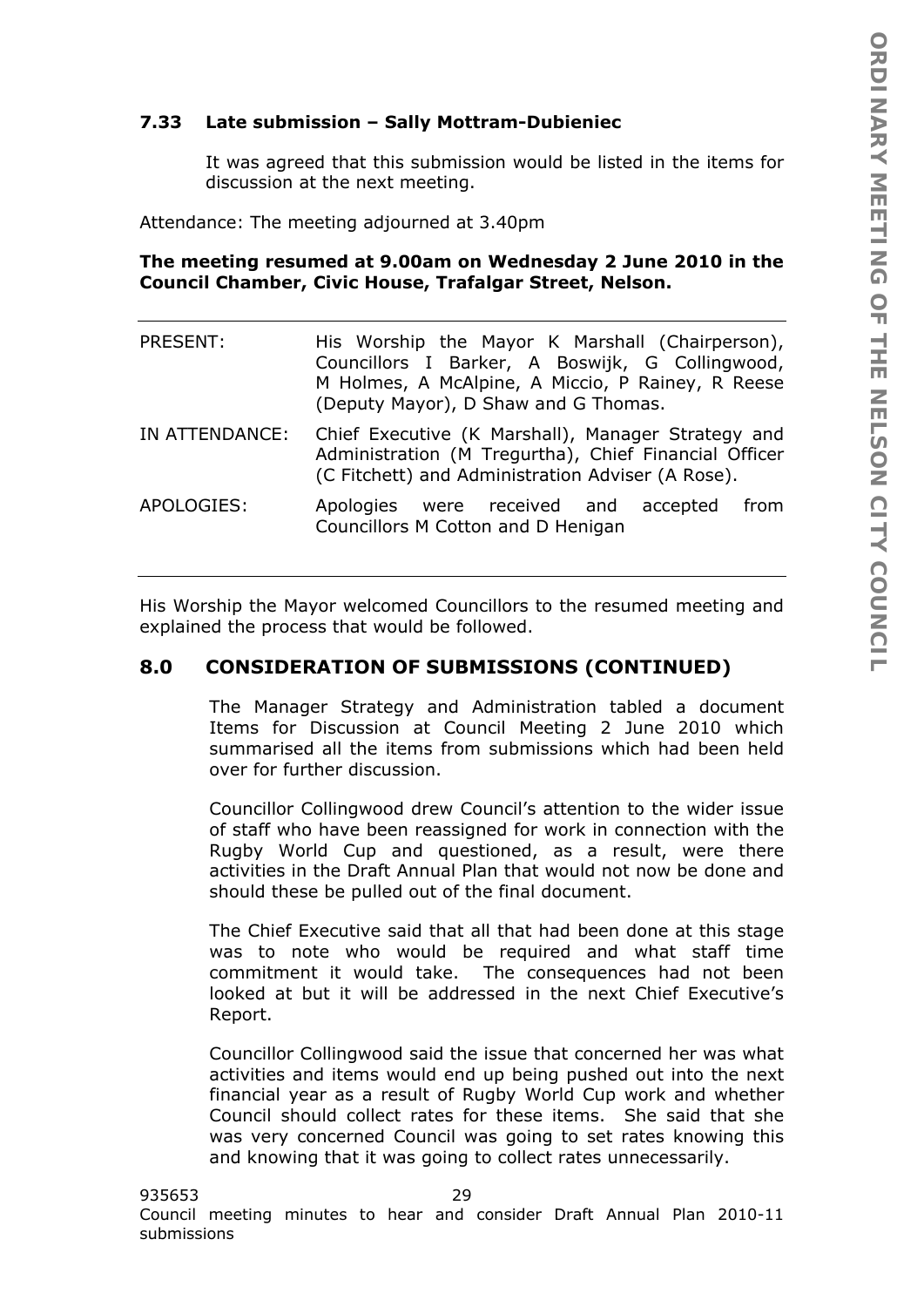The Chief Executive said that every six weeks in the Chief Executive's Report the Council gets a picture of the projects and their prioritisation. He said the next Chief Executive's Report would cover the issue Councillor Collingwood was concerned about.

Councillor Collingwood said she still felt uncomfortable about setting the rates as, in particular at the Council Meeting the following day, there is a report signalling a 9,000 hour impact as a result of Rugby World Cup 2011 and she said that Council needed to know what things cannot be delivered and it had to acknowledge this in some way in the Final Plan.

The Chief Financial Officer tabled a paper entitled Future Years Rates which set out the rates and charges increases as per the Community Plan 2009/19, the estimated increases after the 2010/11 and the possible changes that would occur in future years. His Worship the Mayor reminded the meeting that there would be a rate increase and today was the time for Council to make its decision following consideration of the submissions to the Draft Annual Plan on how much is added on to the proposed rating increase and how much would be taken off.

The meeting then turned its attention to the list entitled Items for Discussion at Council Meeting 2 June 2010.

#### **8.1 Nigel Wilson**

The Manager Infrastructural Assets, Michael Schruer, joined the meeting and explained the Council Policy for the piping of open drains where the landowner pays 50% and the Council pays the other 50%. He said that Council has the resources to do this work this year.

Resolved

*THAT staff be authorised to negotiate with Mr Wilson regarding drainage through his property,* 

*AND THAT the work be carried out this financial year.* 

McAlpine/Miccio Carried

#### **8.2 Nelson Tasman Housing Trust**

The Nelson Tasman Housing Trust request that Housing Trust properties be exempt from rates was considered by Council to be part of the wider affordable housing issue which formed part of the Social Wellbeing Policy which Council would not be considering in this term of Council.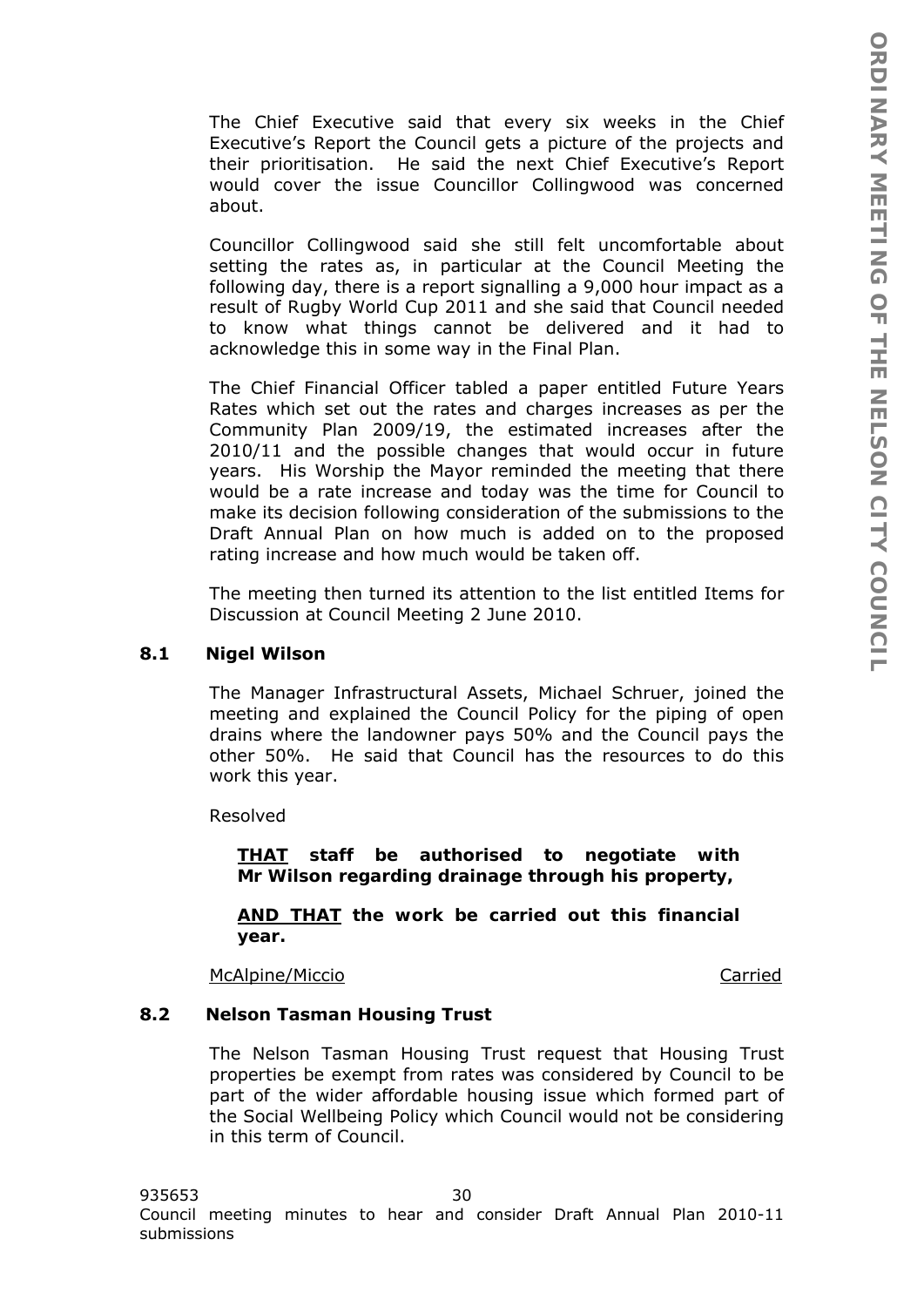# **8.3 Nelson Golf Club**

The Nelson Golf club request that the Council fund the water pipe for the recycled water to Tahuna at the same time as it is installing the new sewer pipe. Although this request found some support from Council it was suggested that it should be explored as an integral part of the Nelson Regional Sewerage Business Unit structure.

#### **8.4 Waimea Water Augmentation Committee**

The Council discussed providing funding towards the proposed Lee Valley Dam as requested and it was generally accepted that Council should support the project in principle and keep its options open for the future and that the whole issue should be part of a wider Memorandum of Understanding between Nelson City Council and Tasman District Council.

#### Resolved

#### *THAT in principle only at this stage, Council support this request for budgetary purposes conditional on the Chief Executive reporting back after further discussions with Tasman District Council.*

#### Holmes/Miccio Carried

In answer to a question the Chief Executive confirmed that the Council was not deciding to proceed at this stage. It was making provision only so it was able to make a decision to be involved, if it wanted to, in the future.

#### **8.5 Glenn Baker**

Council discussed Mr Bakers request that Council review its policy on internet access through the three libraries. There was a discussion regarding the impact of the free library service on local businesses that provide internet services for tourists, and access for library members.

Council asked staff to investigate and report back on the options and costings for an electronic booking system to allow library card holders only to access the council provided computers.

# **8.6 John Pattison and Brian Nelson and the Elliott Street Residents**

Council discussed the submissions which requested funding for undergrounding power cables. After discussion it was agreed that the matter of undergrounding cables should be deferred for consideration at the time of the Policy review.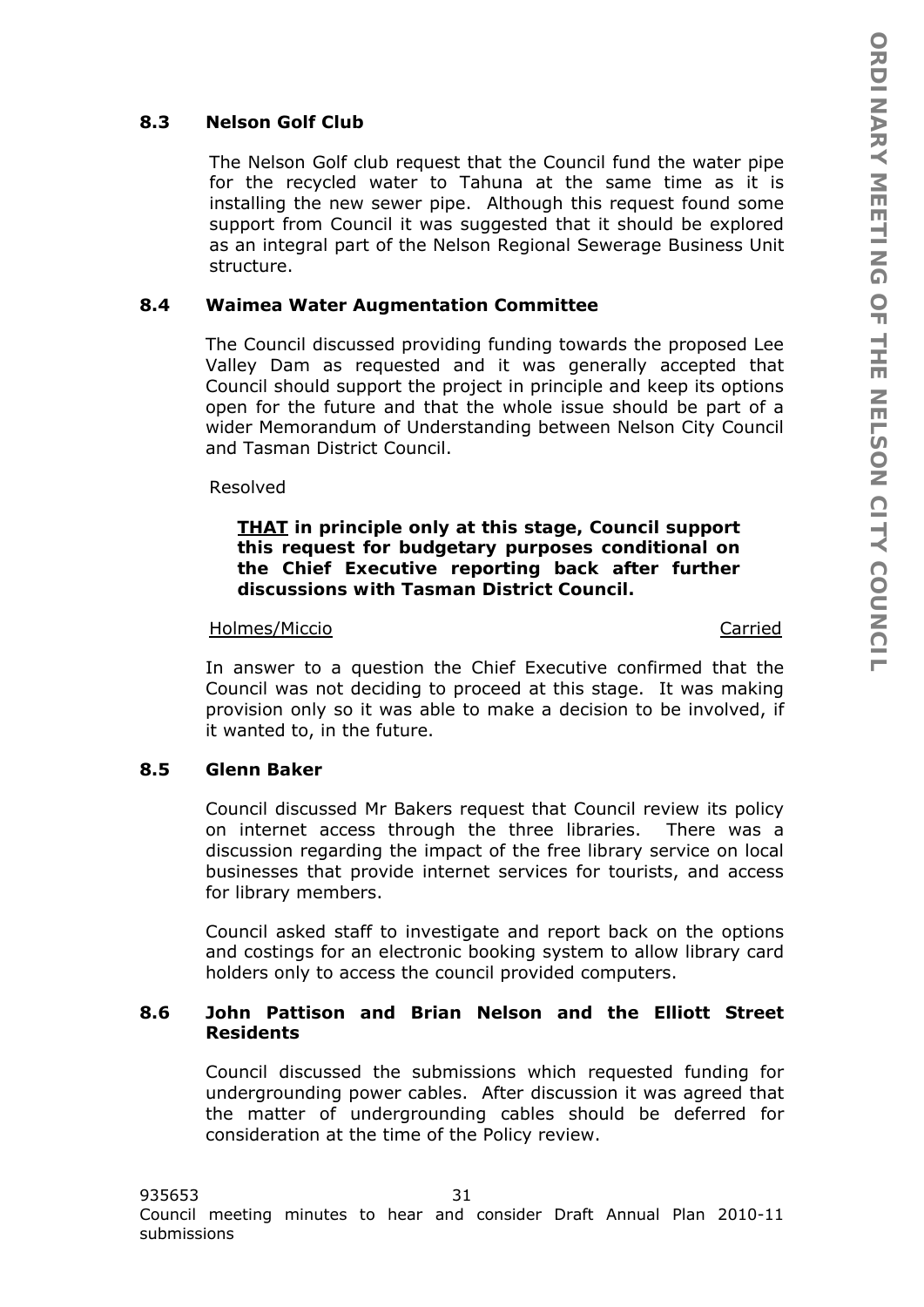# **8.7 Biodiversity Forum**

The Council discussed the request for a review on whether the current funding for biodiversity achieves the objectives of the Council. After discussion it was agreed that some staff time would be allocated within existing budgets but there would be no extra funding for this project at this time.

## **8.8 Bruce McLeod**

Mr McLeod's request for Council to increase public transport in the City was discussed and it was agreed that Council would have to wait until the Arterial Study was complete and its findings known. It was agreed to outline to the submitter Council's application for Model Community Funding and that this was a priority for Council and to also advise the submitter to approach SBL Buses with his concerns.

# **8.9 Boyd Sofield**

It was agreed to wait to discuss this issue until after lunch when the Transport Engineer would be able to come to Council with information on the Minor Safety Works Programme.

# **8.10 Bill Sayer**

With regard to Mr Sayers suggestion that Council plant more fruiting trees, the Manager Parks and Facilities, Paul McArthur, joined the meeting and in reply to a question said that at the moment there was a very low percentage of fruit trees planted by the Council. He said that when the Neighbourhood Reserve Management Plans were being reviewed, staff would look at the types of fruit and nut trees that could be planted on Neighbourhood Reserves. It was agreed to pass this information on to the submitter and also to note that Council valued the quality of the submission.

### **8.11 Tahuna Business Association**

With regard to the request that Council concrete-line the Tahuna Modellers Pond, the Manager Parks and Facilities said that it was too early to know yet if the work carried out on the pond recently had been successful. It was agreed to wait and review this issue after the summer.

## **8.12 Ms Susan Tonks**

Ms Tonks request that Council reviews its levels of service for public toilets was discussed and the Manager Parks and Facilities, Paul McArthur said that levels of service at public toilets were reviewed every two years.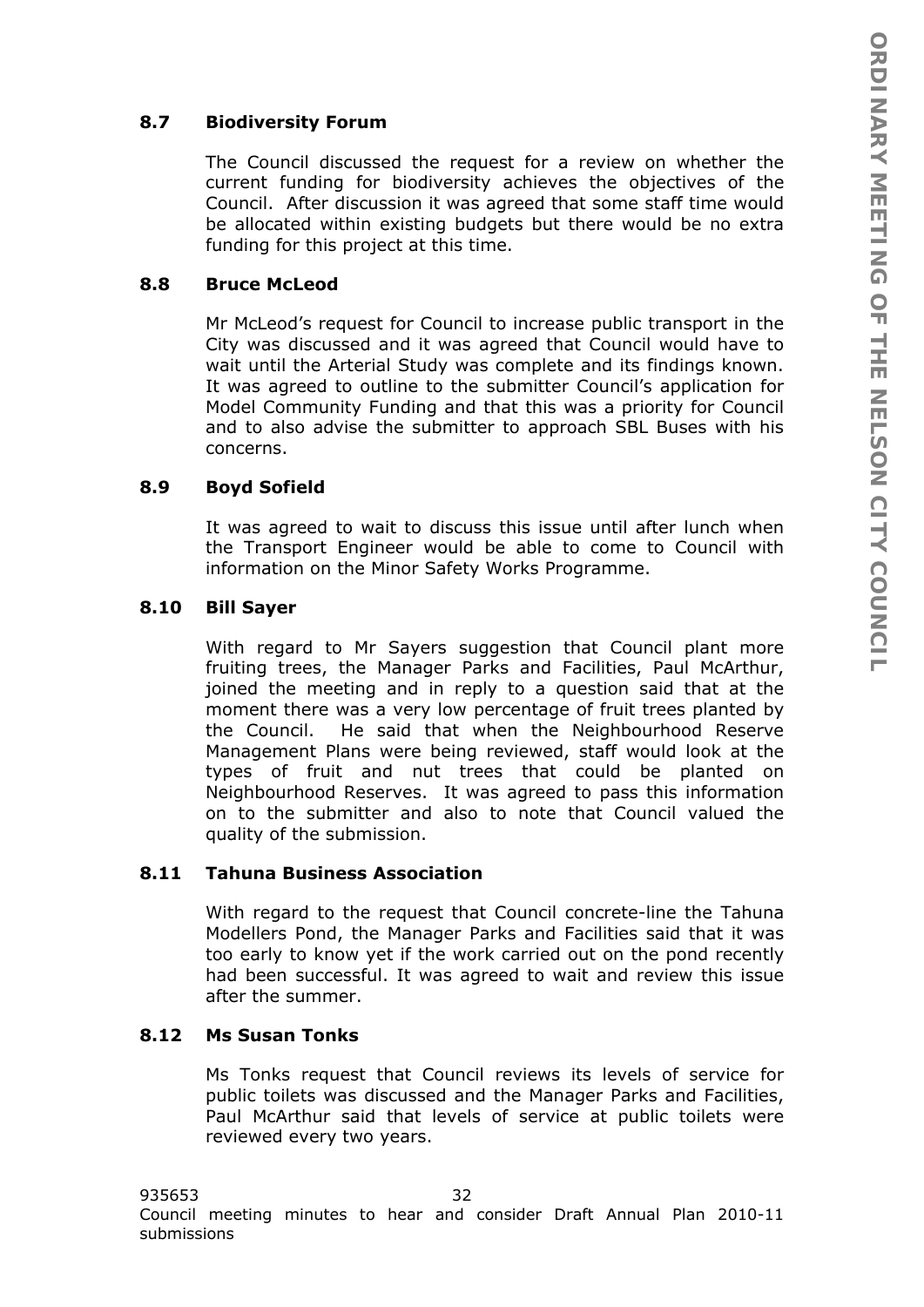# **8.13 Nelson Cycle Trails**

The request that Council provide an extra \$30,000 in the 2010/11 financial year towards the cost of the Nelson Cycle Trust was discussed and although it was felt that Council needed to show some support in this three way partnership with the Trust and the Tasman District Council there was little support for what was seen as "capacity building" for the Trust. It was felt that the Trust should explain why they should get Council economic development funding so the Councillors can more clearly understand what its purpose was. The Divisional Manager Community Services said that there was a Draft Memorandum of Understanding with the Trust that Council needed to consider and the funding presentation could be done at that time.

# **8.14 Nelson Suburbs Football Club**

The Manager Community Projects, Andrew Petheram, joined the meeting and explained the background behind the Nelson Suburbs Football Club request that Council install drainage systems for the number one football ground and pop-up irrigation for the numbers two and three grounds. He said that drainage needs to go in and the costs would be \$130,000. The second issue regarding irrigation, he said, was not urgent. He also reminded Council that there was still the issue of the fence that the Club had requested. He said that the staff recommendation on the fence was that Council do not proceed but that it did undertake the drainage work. The Council agreed to this recommendation.

# **8.15 Judith Solly**

Ms Solly's request that Council review its processes for freedom camping was discussed and the Manager Parks and Facilities, Paul McArthur, said a report would be coming to Council on this matter.

# **8.16 Nelson City AFC/United AFC**

The request for improvements to Guppy Park/Neale Park including increased maintenance schedule, new convenience blocks and a request for a regular consultative forum with staff was discussed. The Manager Parks and Facilities, Paul McArthur, and the Manager Community Projects, Andrew Petheram, joined the meeting and explained what the plans were for the area. It was agreed that changing rooms were difficult to justify at this time however the planned toilets would go ahead and when they did that was the time to consider for additional storage space.

The meeting adjourned for lunch from 12.40pm to 1.16pm.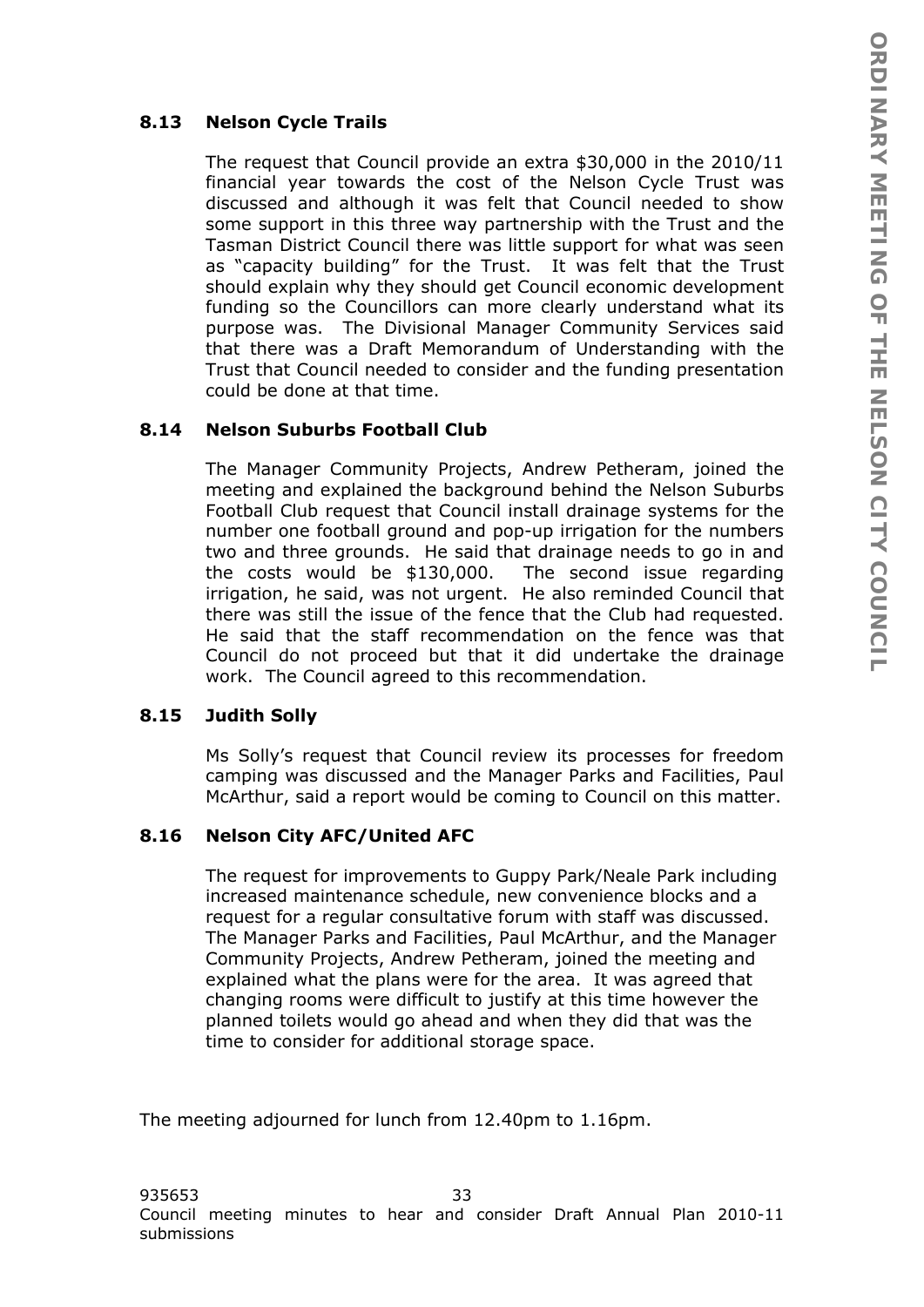# **8.17 Boyd Sofield**

The Transport Manager, Andrew James, joined the meeting and there was a general discussion on Councils Road Safety Policies including the speed of cars. Mr James explained that speed humps are not normally installed in what is described as feeder roads. He confirmed that the Tasman/Manuka Street roundabout would be upgraded but that the issue with the Boys College on Franklyn Street and Hampden Street was not a minor improvement issues.

# **8.18 Tim Maples**

Mr Maples' request for Council to undertake a study to change Council policy on sealing rural roads was discussed. It was advised that at the time of the review of the Asset Management Plan the rural roads upgrading programme would also be reviewed. Currently they would only be sealed if there was a growth scenario that could be proved.

# **8.19 Havell and Helen Stephen-Smith**

The submitters request that the Museum Trust increase level of service for researchers was discussed and it was advised out that a study was underway regarding the ongoing storage problem at the museum.

### **8.20 Suter Art Gallery**

The Suter Art Gallery request that Council provide \$100,000 towards capital/deferred maintenance until the proposed redevelopment is undertaken was discussed. The Divisional Manager Community Services pointing out that there was already \$100,000 in the Draft Annual Plan for the year 2010/2011. She also confirmed that a proposal is being developed for capital improvements at the museum which will be presented in the first term of the new Council.

### **8.21 Uniquely Nelson**

Resolved

*THAT Council grant an additional \$10,000 to Uniquely Nelson with the money coming from the Inner City differential.* 

Thomas/Collingwood Carried

### **8.22 Nelson Police**

The request from the Nelson Police that Council provide an additional \$55,000 in 2010/11 towards cameras in the Inner City brought some confusion over what the money would be used for

935653 34 Council meeting minutes to hear and consider Draft Annual Plan 2010-11 submissions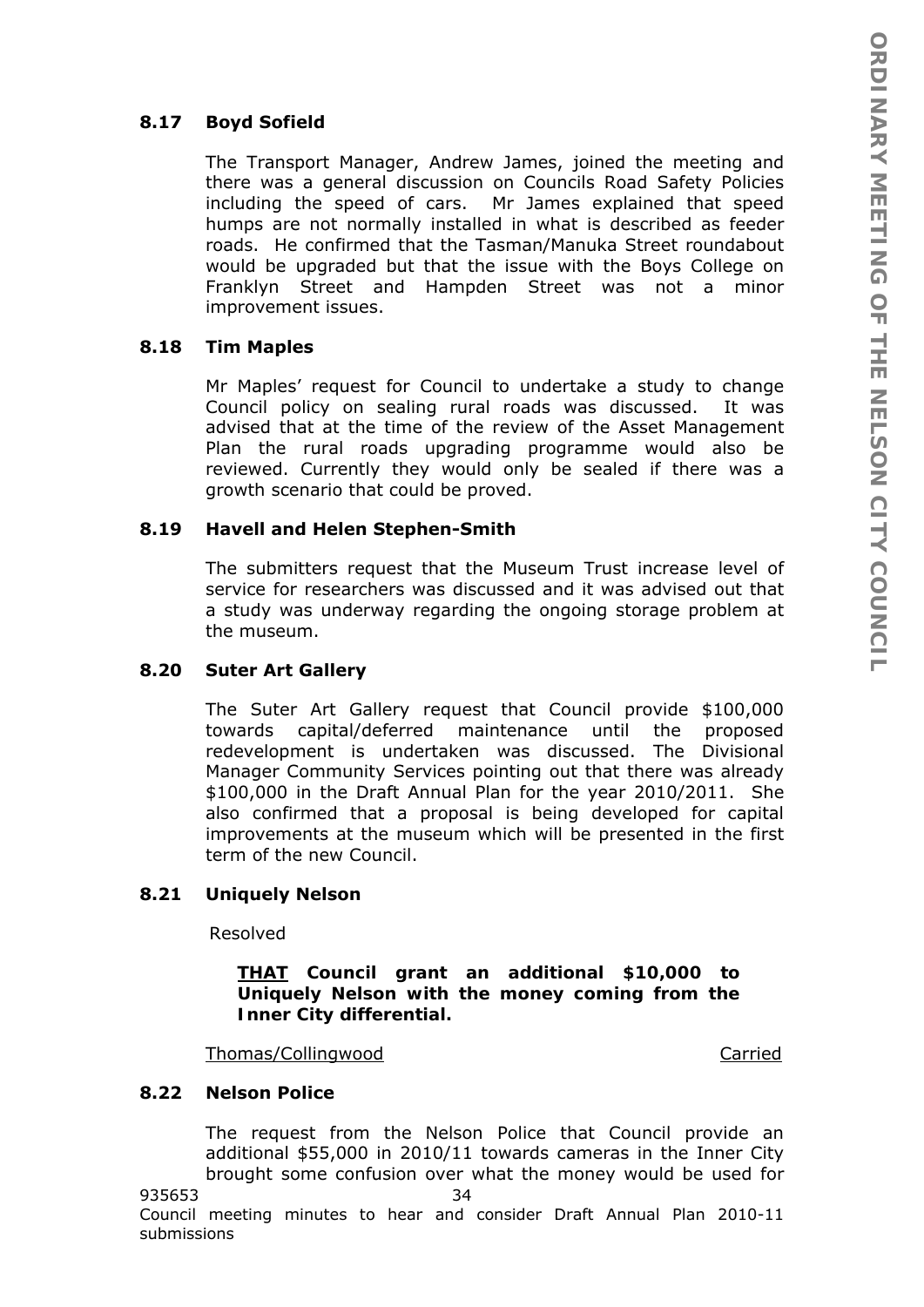and whether this was the right approach and what Council would be getting for the extra money. It was felt that the issue should be properly considered as part of the forthcoming review of the Social Wellbeing Policy and there was no support to provide the additional funding at this stage.

#### **8.23 Nelson Heritage Advisory Group**

It was agreed to increase the Heritage fund by \$11,000 to \$50,000 as requested by the Nelson Heritage Advisory Group.

#### **8.24 Rating Policy for Smallholdings**

Resolved

*THAT until the next rates review Council keep the negative 10% in the meantime but change the rating policies so that all smallholdings West of Gentle Annie pay half the stormwater rate in 2010/11 and the full stormwater rate in 2011/12.* 

Miccio/Shaw Carried

#### **8.25 Rating for Urban Farmland**

As no submissions had been received to this change it was decided to confirm this change in the Annual Plan 2010/11.

#### **8.26 Rating on QEII Trust Property**

Resolved

*THAT in order to move financial disadvantage and to recognise a community benefit of land covenanted to the QEII Trust and, although no rates are charged on land covenanted to the QEII Trust, that the total area of rateable land plus nonrateable covenanted land be used to determine whether a property is classified as residential, smallholding or rural.* 

Holmes/Shaw Carried

#### **8.27 Whether Increases in Rates Can Be Capped**

It was agreed that rates should not be capped.

#### **8.28 Impact of Changes on Rate Increase**

The Chief Finance Adviser advised that the effect of all the changes was that the average increases in rates and charges excluding GST would be approximately 5.67%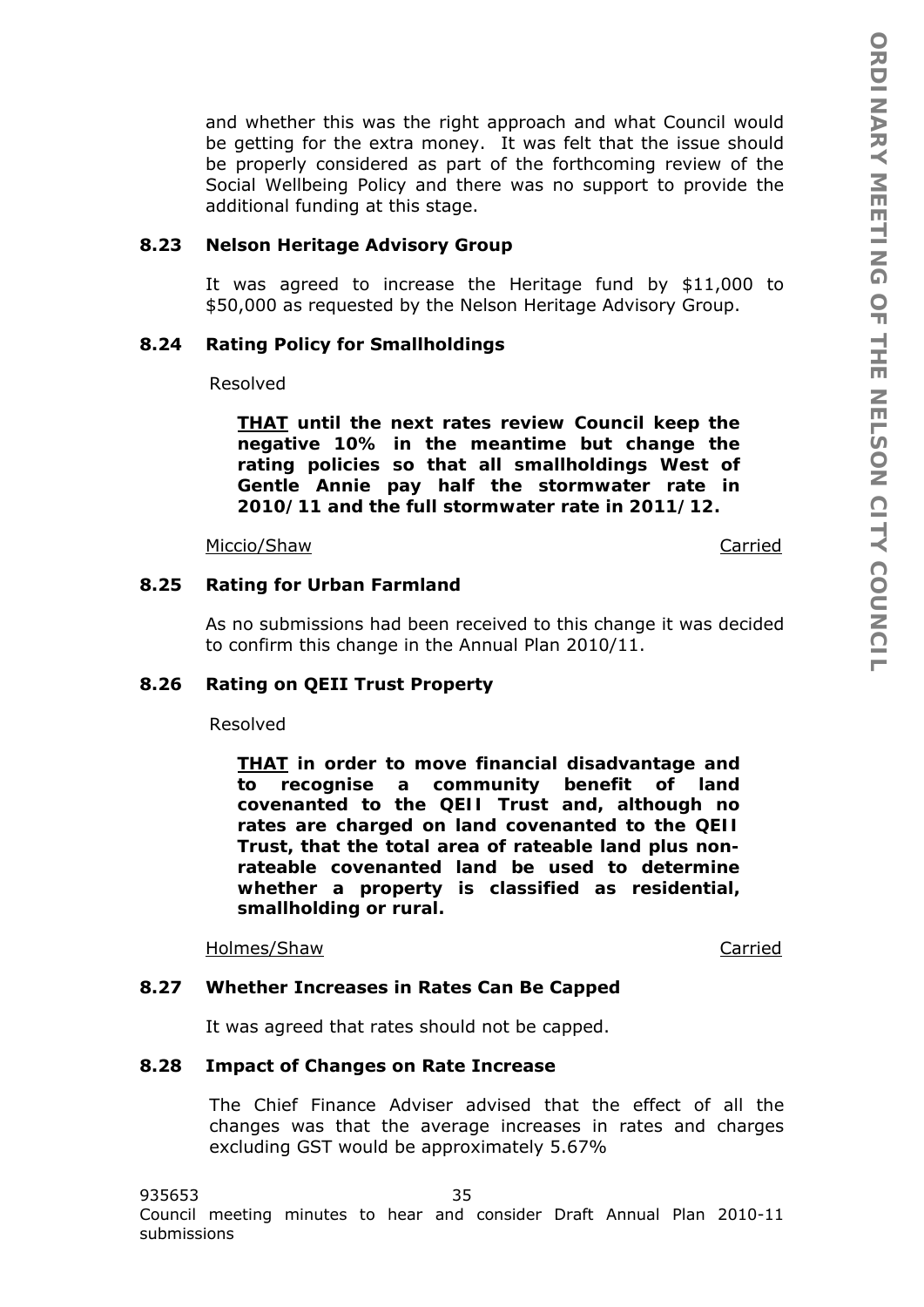# **8.29 Debt Levels**

The Chief Executive said that Council needed to have a discussion at some stage on its debt levels and decide what a sustainable debt level for the City looked like.

#### **8.30 Uniform Annual General Charge**

It was agreed to leave the Uniform Annual General Charge at its current level.

#### **8.31 Bonds**

It was agreed that this matter would be addressed in the next Chief Executives Report.

#### **8.32 Saxton Island**

It was agreed that the properties on Saxton Island will not have to pay stormwater charges.

#### **8.33 Depreciation**

#### **8.33.1. Mr Donnell**

The meeting acknowledged Mr Donnell who had sat through and listened to all the deliberations as well as making a submission and it was resolved that Council acknowledge the inequities in the rating issue as raised by Mr Donnell and Council will work to address these inequities.

#### Barker/Reese Carried

At that point the Mayor adjourned the meeting and said it would reconvene following the Council Meeting the next day.

The meeting adjourned at 3.00pm.

#### **The meeting resumed at 3.45pm on Thursday 3 June 2010 in the Council Chamber, Civic House, Trafalgar Street, Nelson.**

| PRESENT:       | His Worship the Mayor K Marshall (Chairperson),<br>Councillors I Barker, A Boswijk, G Collingwood,<br>M Holmes, D Henigan, A McAlpine, A Miccio, R Reese<br>(Deputy Mayor), D Shaw and G Thomas |
|----------------|-------------------------------------------------------------------------------------------------------------------------------------------------------------------------------------------------|
| IN ATTENDANCE: | Chief Executive (K Marshall), Manager Strategy and<br>Administration (M Tregurtha), Chief Financial Officer<br>(C Fitchett) and Administration Adviser (A Rose)                                 |
| APOLOGIES:     | Apologies were received and accepted from Councillor<br>M Cotton and P Rainey                                                                                                                   |